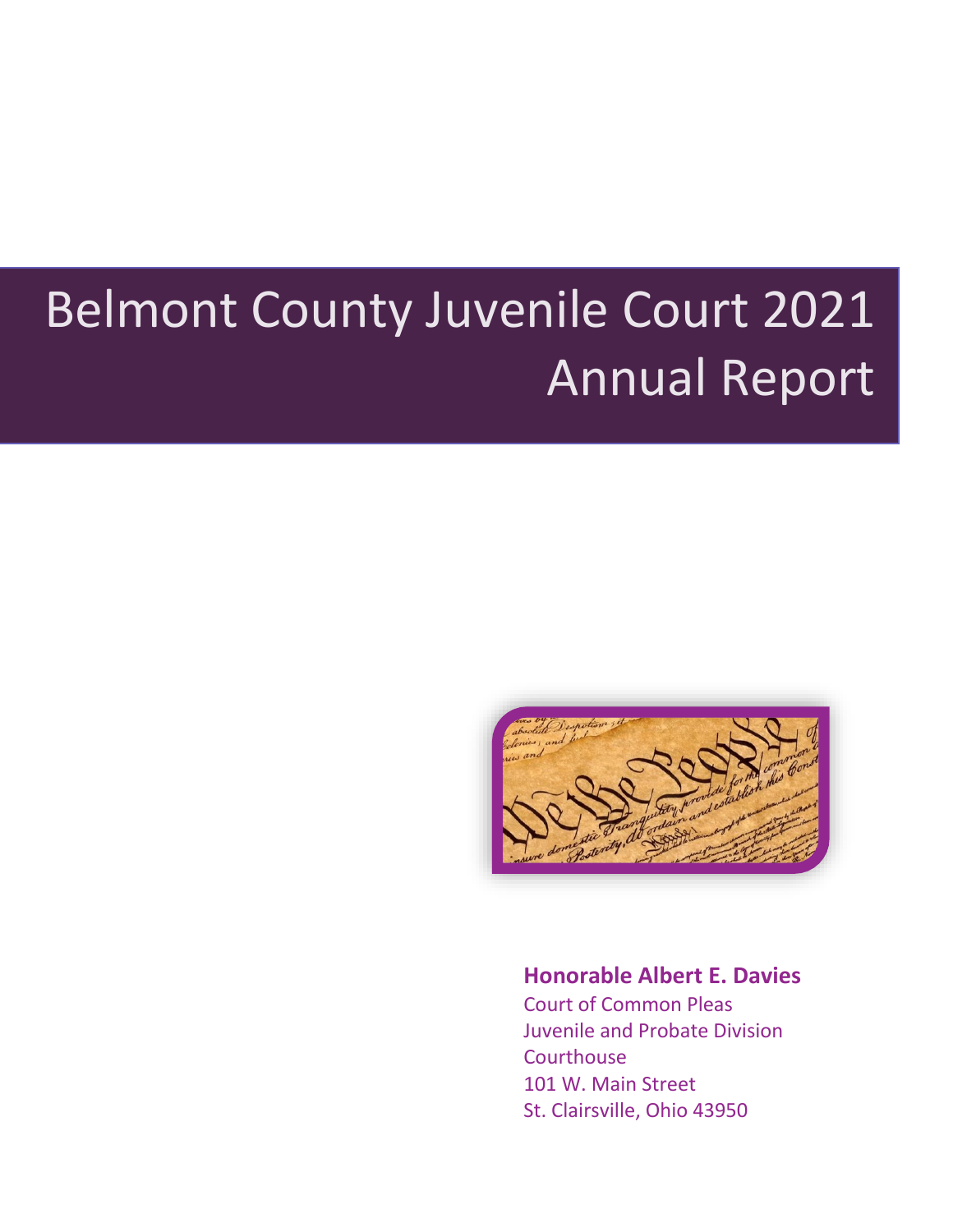#### **From the Judge**

To the Citizens of Belmont County:

Reflecting back over my fourth year in office as the 10<sup>th</sup> Probate/Juvenile Judge of Belmont County, I am honored to continue to serve the youth and families of our county. Although calendar year 2021 continued to bring uncertainty for many due to the pandemic, the Belmont County Common Pleas Court, Probate/Juvenile Division, continued to work diligently to serve the public with little disruption.

Throughout 2021 the court reviewed overall operations for not only the health and safety of our staff and the public but also for efficiency and ongoing fiscal accountability. Over the course of the year, five employees resigned or retired which



provided an opportunity to review workloads and consolidate operations. These positions were not filled which created a significant cost savings to the court and county. The court addressed office space by combining the clerks of both the Probate and Juvenile Divisions into one area and relocated the probation officers from an offsite location to offices in the courthouse. Additionally, the court reviewed programming and services, and made changes in staffing duties and responsibilities. These changes have resulted in the court being able to reduce expenditures without sacrificing efficient and therapeutic operations.

The Court, once again, applied for a technology grant with the Ohio Supreme Court and was honored to be awarded \$200,000. These funds allowed for an upgrade in the Court's software. The upgrade will benefit all courts in Belmont County and the public by placing all users and all courts under the same system with web-based access. Technology has allowed for ongoing efficiency in court proceedings as Zoom has become the norm for many court hearings. Trainings for staff have also been completed through Zoom as were many meetings during the year. With today's technology, fewer hearings are continued and more parties are able to participate including parents, counselors, and case workers.

Programming for our youth and families has been challenging during the pandemic but, again, technology has been relied upon to meet those challenges. Our Chief Probation Officer became certified in the nationally recognized Parent Project and we have continued our work to support parents through an online version of the program. We made changes in staffing for our CCAP program and Alternative School to incorporate all probation officers in a rotation schedule. This has enabled probation officers to support one another and engage with more youth. Additionally, our clerical staff has worked diligently on updating procedures and case management. The pandemic has highlighted the value of ongoing cross training which has been incorporated throughout the year by all staff.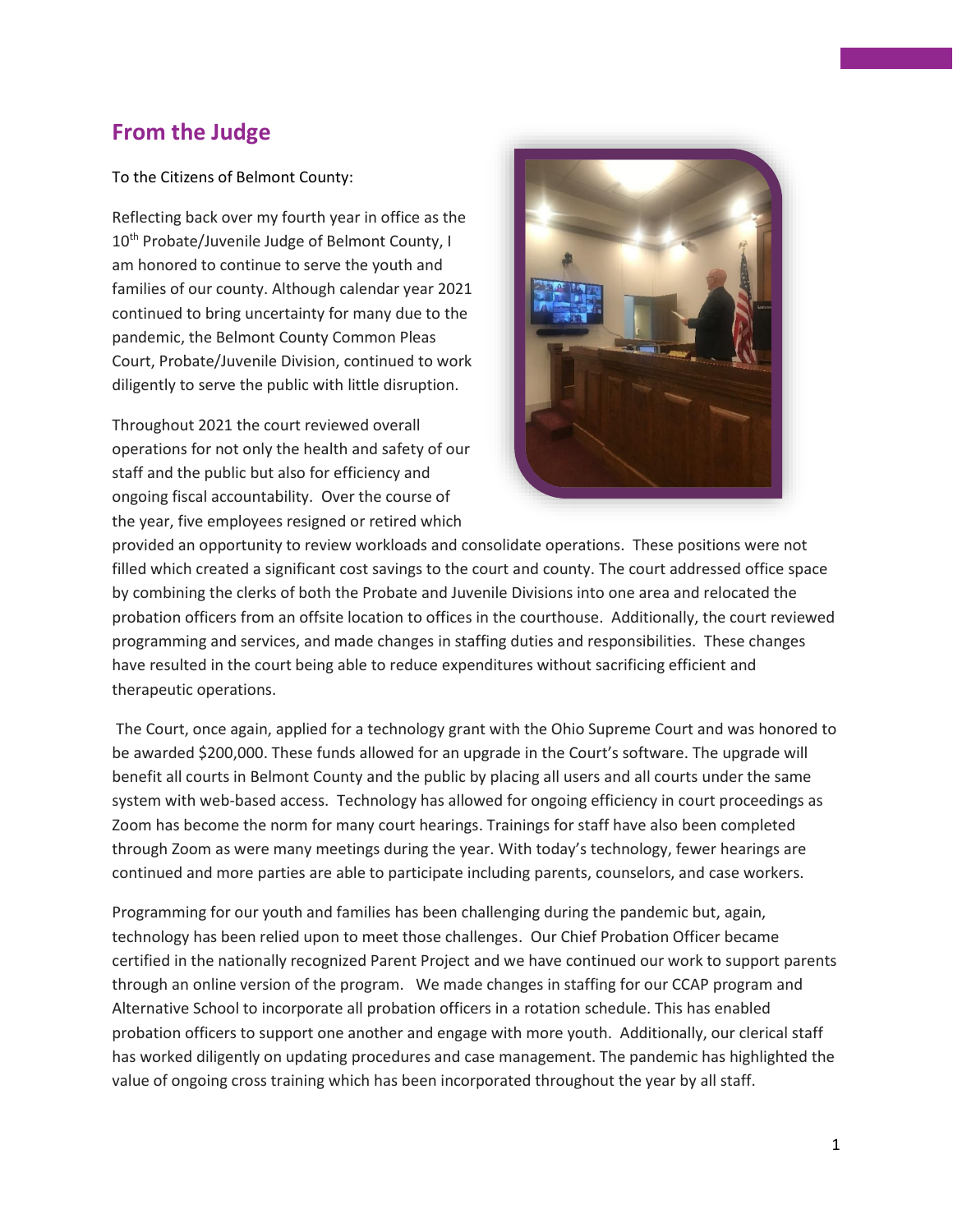Ongoing fiscal restraint and responsibility by the Court are always a component of our operations. The Court remained in budget for 2021 and was able to request a 3% reduction from the general fund for calendar year 2022 due to the changes implemented during this past year. Continuous review of funding opportunities and operational expenses are monitored closely.

Once again it is my pleasure to serve our community and I humbly thank you for the opportunity to be the Judge of the Court of Common Pleas of Belmont County, Ohio, Probate/Juvenile Division. With your continued support and confidence, I look forward to many years of service. Rest assured, I am committed to providing the best possible services from the Court predicated upon honesty, integrity, responsibility, faith in God and concern for all of the precious lives we serve.

> **Albert E. Davies** Judge of the Court of Common Pleas Of Belmont County, Ohio, Probate/Juvenile Division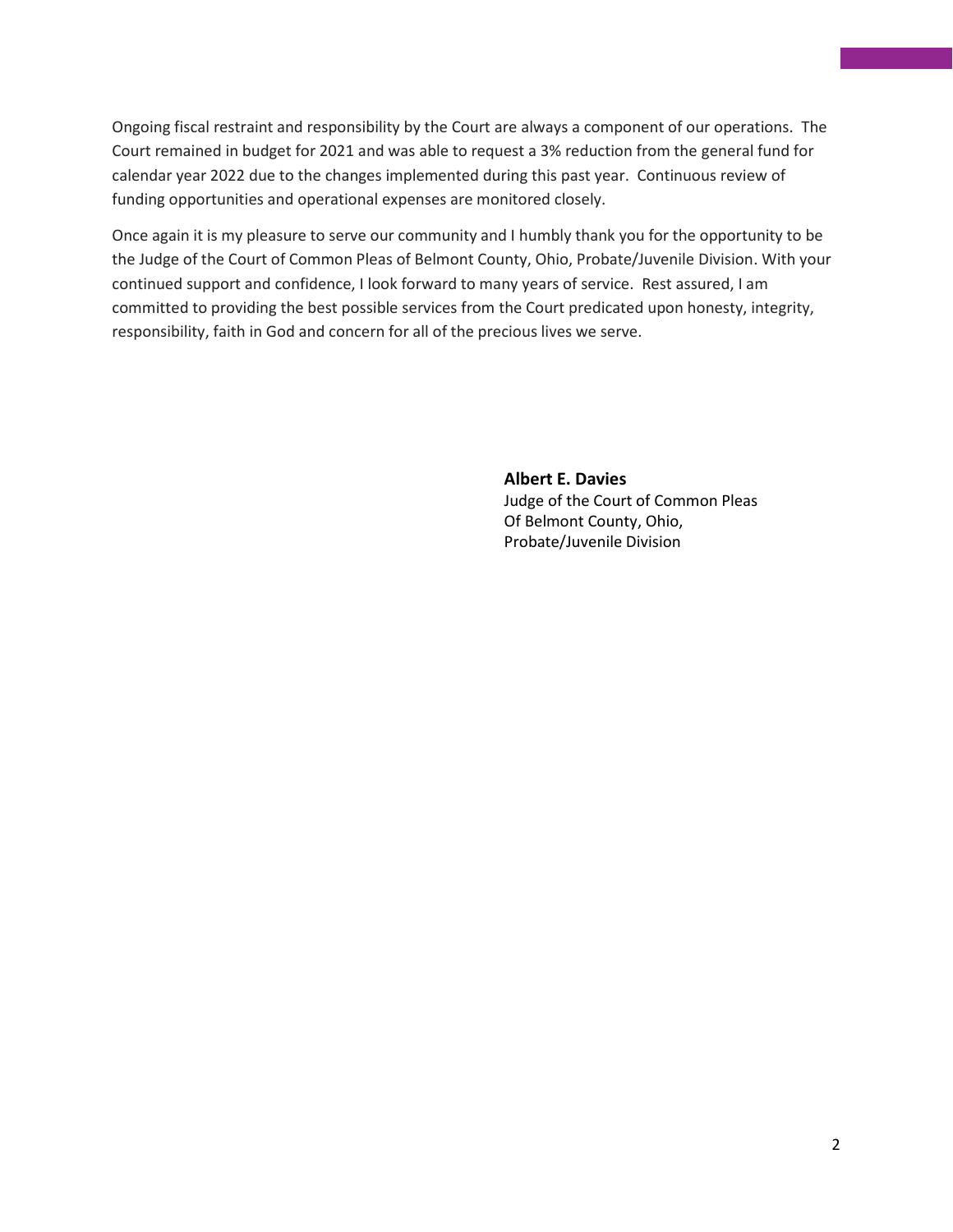## **Juvenile Court Staff**

#### *The Honorable Albert E. Davies Juvenile Judge*

Amy Busic **Magistrate** Magistrate Jennifer Shunk Court Administrator Jim Langford Bailiff Andrea Brueggemeier **Fiscal and IVE Officer** Fiscal and IVE Officer

#### **Clerks**

Amy Tonkovich (Chief Deputy Clerk) Linda Timko Michelle Lindsey (Assistant Chief Deputy Clerk) Mary Lyle Gina Walker Debbie Reed

#### **Probation Officers**

Kelly Carter (Chief Probation Officer) Show Markus Allison Powell **Allison** Powell **Courtney Cook** Aaron Walker

#### **Truant Officer**

Jonell Tolzda

#### **Alternative School/CCAP Program**

Noah Atkinson (Program Coordinator) Melanie Haswell (Teacher)

#### **Substance Abuse Programs**

Dave Carter (Coordinator/Probation Officer) Kara Mowery (Probation Officer)

#### **Diversion Program/ Restitution & Community Service**

Mary Lyle (Program Coordinator)

#### **Assigned to Juvenile Court**

Rhonda Greenwood (Assistant Prosecuting Attorney) Frank Pierce (Public Defender) Ted Tsoras (Asst. Public Defender) Harry White (Mediator)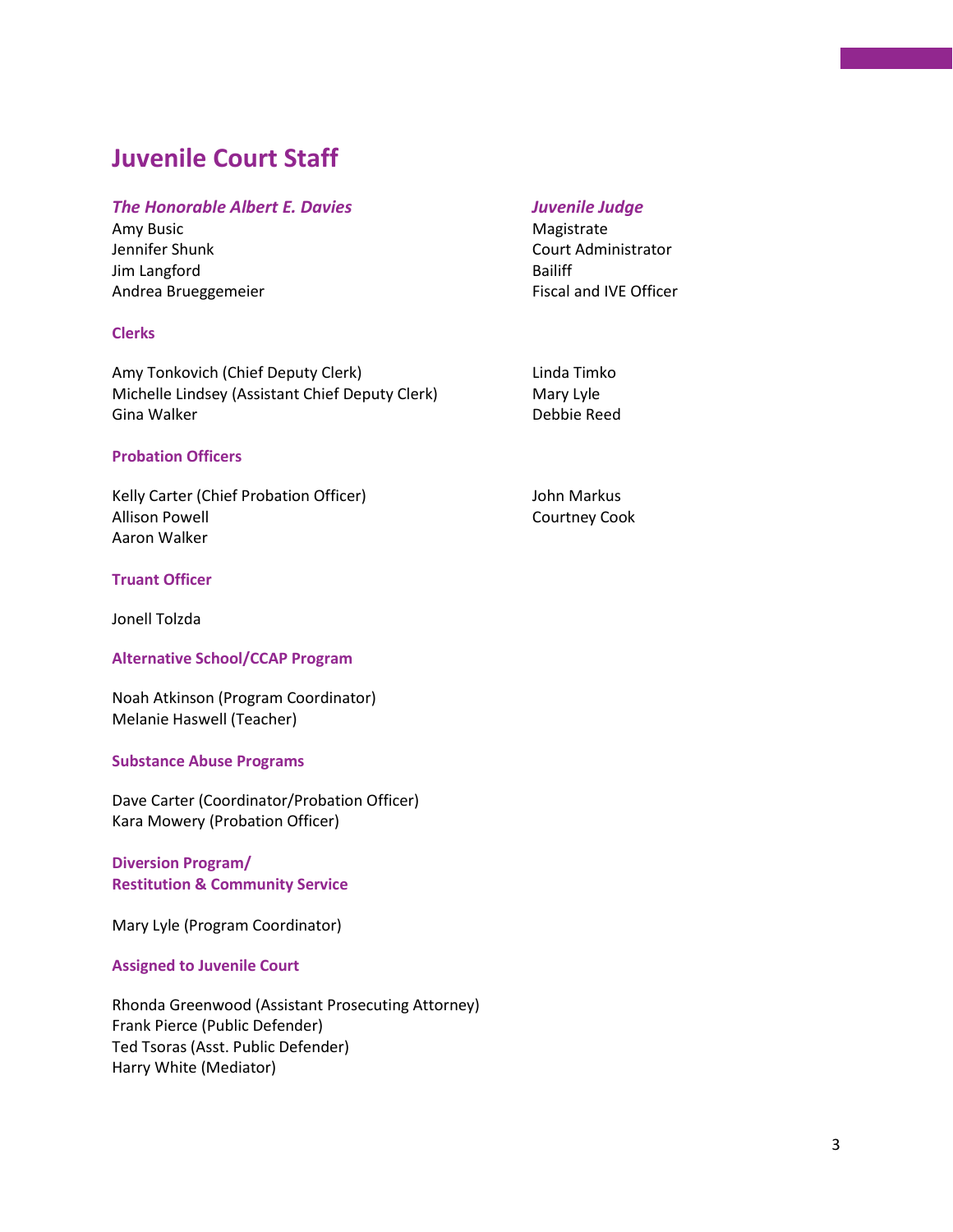## **Contents**

|                    | 3  |
|--------------------|----|
|                    |    |
|                    |    |
|                    |    |
|                    |    |
|                    |    |
|                    | 11 |
| <b>Statistics.</b> | 23 |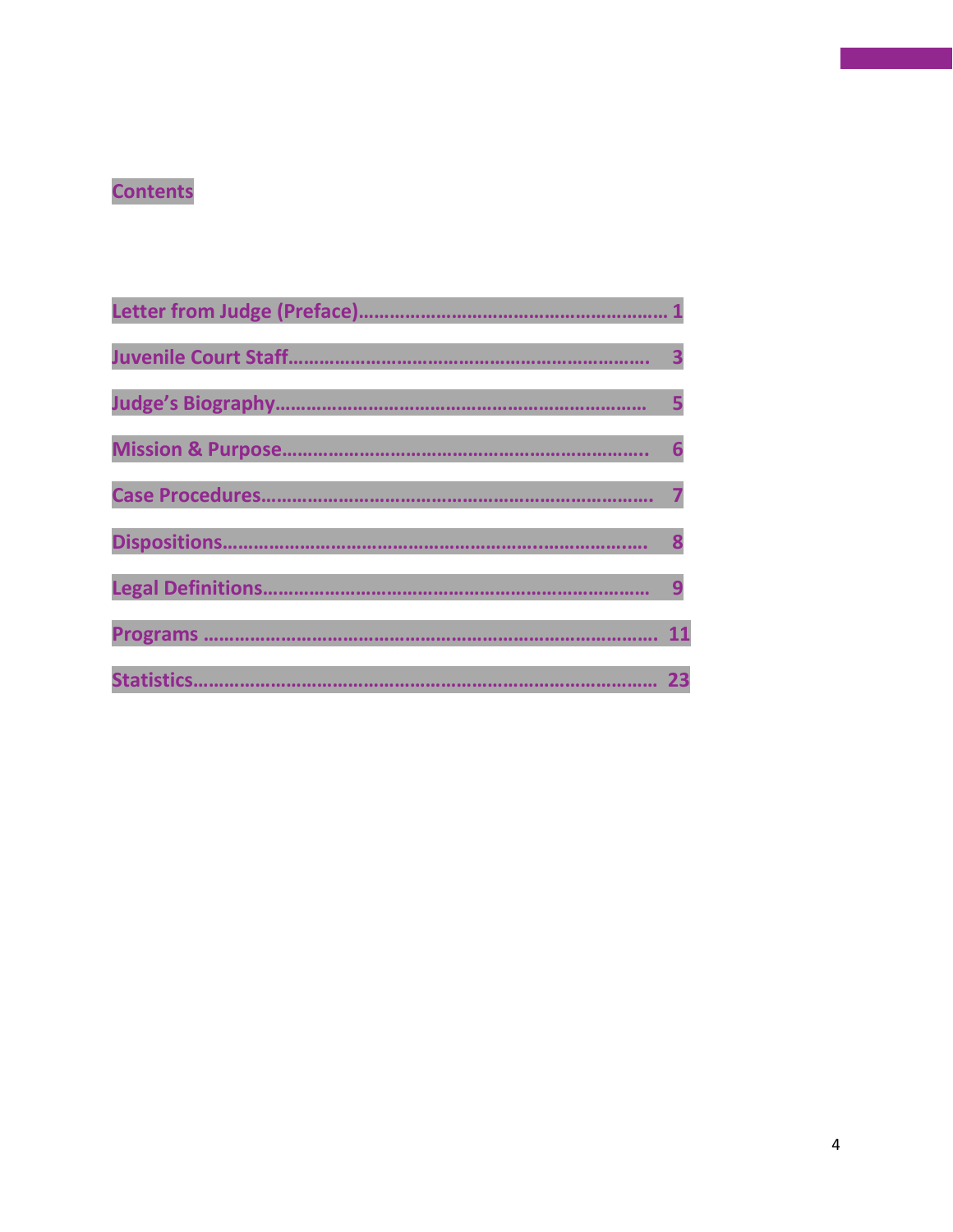## **Judge Albert E. Davies**

The Honorable Albert E. Davies took the Oath of Office as the Judge of the Court of Common Pleas of Belmont County, Probate/Juvenile Division, on August 6, 2018. He was appointed by Governor John R. Kasich. Judge Davies was elected to the bench on November 6, 2018 to complete the remainder of the unexpired term ending February 8, 2021. Judge Davies was then elected to a fullterm (six years) beginning February 2021. Serving as judge for the Belmont County Court, Eastern Division, from January 1, 2015 until August 6, 2019, Judge Davies is honored to further his career in the judiciary as the Belmont County Juvenile and Probate Judge.



After receiving a Bachelor of Science Degree in Business from Miami University and a Juris Doctorate from the

University of Toledo, College of Law, Judge Davies began his career as a lawyer and was admitted to practice in the state courts of Ohio, Pennsylvania, West Virginia and the Southern District of Ohio, Federal Court. Judge Davies was a partner in the law firm of Myser & Davies for over 25 years practicing in criminal law, family law, school law, municipal law, corporate law and personal injury. He has represented several school districts in Belmont County and served as the Law Director for the City of St. Clairsville.

Judge Davies is a member of the Ohio Association of Juvenile Court Judges, the Ohio Association of Probate Court Judges, the Juvenile Law and Procedure Committee with the Ohio Judicial Conference, the National Association of Juvenile Court Judges, the National Association of Probate Court Judges and the Belmont County Bar Association. He previously served as president of the Belmont County Bar Association. Judge Davies is a member of the St. Clairsville Chamber of Commerce and the St. Clairsville Sunrise Rotary Club. He has served on the Board of Directors for Belco Works and the Belmont County Special Olympics. Judge Davies is currently the lead Judge for the Oakview Juvenile Rehabilitation Center and is on the Board of Trustees for the Belmont Harrison Juvenile District.

Judge Davies attends church at the Harbor of Hope and resides in St. Clairsville with his wife, Lenora Davies. They have two children.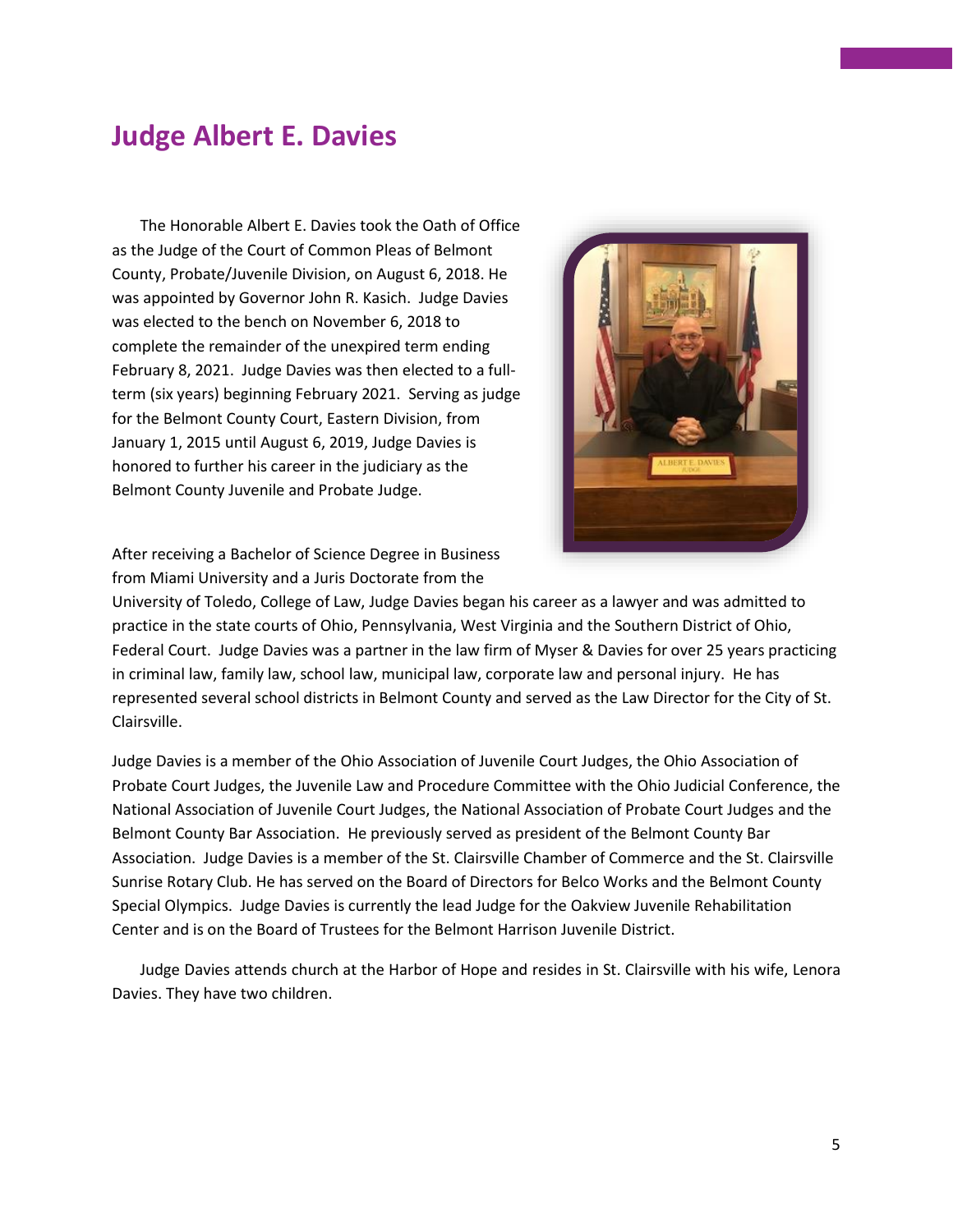### **Mission and Purpose of the Juvenile Court**

Juvenile Court is a division of the Court of Common Pleas. The Common Pleas has three divisions with each division having specific jurisdiction: Probate, Juvenile and General.

The Belmont County Juvenile Court is mandated to handle cases of children who are delinquent, unruly, neglected, dependent or abused. The Court also has the authority to take appropriate action deemed to be in the best interests of said children, while considering what is necessary for the protection of the community. Juvenile Courts have jurisdiction in juvenile traffic cases as well as adult cases involving: paternity, custody and/or child support, contributing to the delinquency of minors and failure to send children to school.

The mission of the Juvenile Court is stated in Section 2151 and 2152 of the Ohio Revised Code and the Rules of Juvenile procedure as promulgated by the Supreme Court of Ohio. The guidelines are as follows:

- To Provide for the care, protection, mental and physical development of the children subject to the Ohio Revised Code.
- To protect the public interest in removing the consequences of criminal behavior and the tarnish of criminality from children committing delinquent acts and to substitute therefore a program of supervision, care, and rehabilitation.
- **•** To achieve the foregoing purposes, whenever possible, in a family environment, separating the child from parents only when necessary for the welfare of the child or in the interests of public safety.
- **•** To provide judicial procedure through which the parties are assured a fair hearing and where constitutional and other legal rights are recognized and enforced.
- To  $(1)$  protect the public interest and safety,  $(2)$  hold offenders accountable,  $(3)$  to restore victims, (4) rehabilitate offenders, (5) provide for the care, protection, and mental and physical development of children. These purposes are to be achieved through a system of graduated sanctions and services.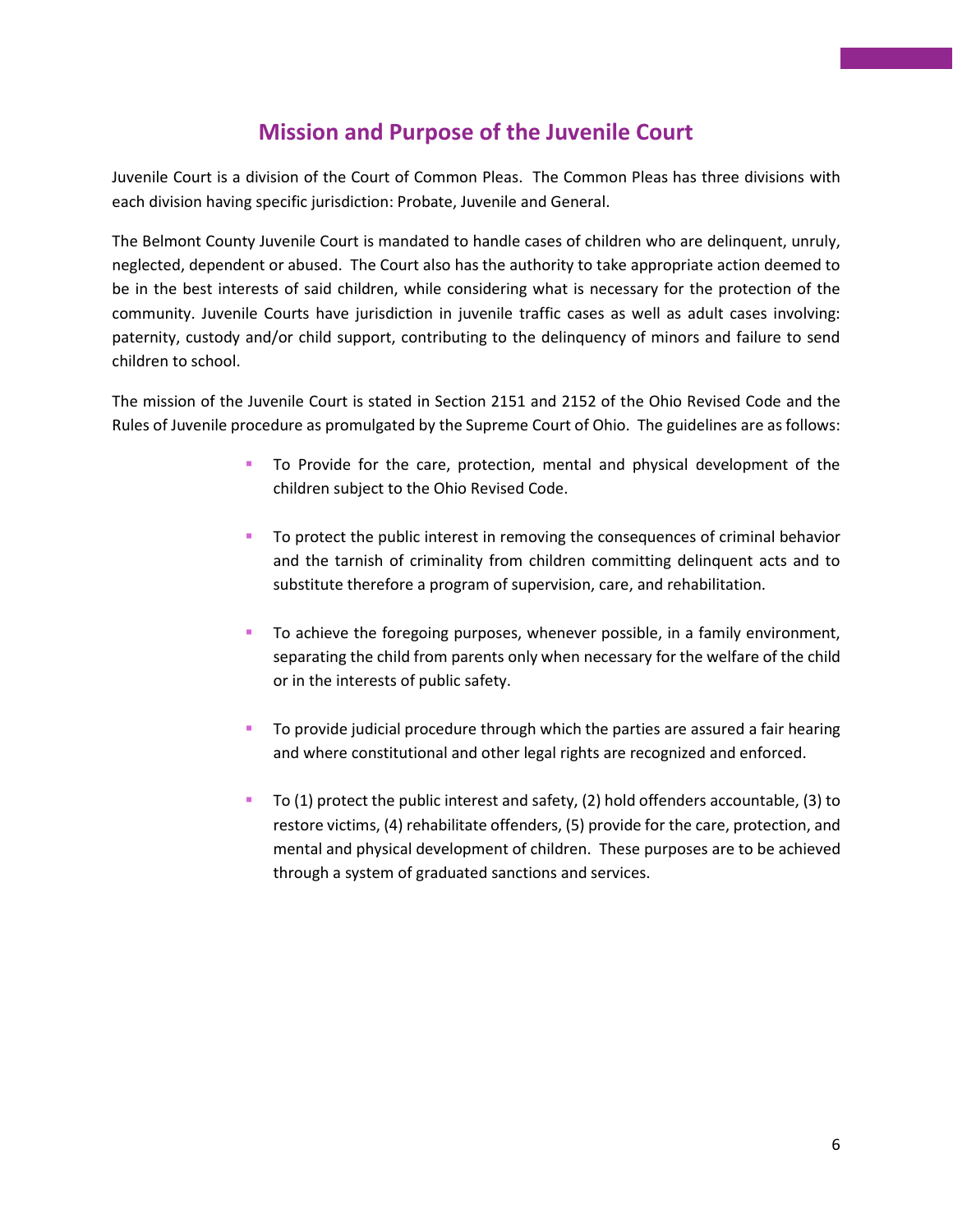### **CASE PROCEDURES**

#### 1. COMPLAINT

The complainant must go to the Prosecutor's Office and fill out a statement of facts pertaining to the case. A complaint may be filed by the police, probation officer, school officials, parents, victims, or any adult who has knowledge of an offense. The Intake Clerk at the Prosecutor's Office then obtains approval of the Assistant Prosecuting Attorney assigned to Juvenile Court as to the proper charge to be filed. The complaint is typed by the clerk, signed by the complainant, and sent to the Juvenile Court's Chief Deputy Clerk. The complaint is then filed with the Court and scheduled for a plea hearing. (In some cases of firsttime offenders, the complaint may be passed on to the Diversion Program Coordinators for unofficial handling.) The complaint file is then processed and a deputy clerk issues proper notices to the parties.

#### 2. PLEA HEARING

The initial Court appearance is the plea hearing. During this hearing, an individual is apprised of their right to counsel, other constitutional and procedural rights, and is made aware of the allegations regarding the charge. If an individual denies the charge, the matter is set for pretrial. If a person admits the charge or the juvenile denies and is subsequently found to be delinquent or unruly, the matter may then be continued for disposition or the Court may immediately follow with the adjudicatory and dispositional hearings.

#### 3. PRETRIAL

A pretrial is held in cases when a denial has been entered. The prosecutor and the defendant along with any representative the defendant may have discuss the case informally. During this process, the participants in the case gain information to formulate planning for further proceedings. The case is discussed off the record with all parties involved. If an agreement can be reached the case is presented to the Judge.

#### 4. ADJUDICATORY HEARING

This hearing is to determine whether a child is a juvenile traffic offender, delinquent, unruly, abused, neglected or dependent child, or otherwise within the jurisdiction of the Court upon a finding or admission of guilt.

#### 5. DISPOSITIONAL HEARING

The dispositional hearing determines what action shall be taken or sentence given. The Court considers many factors such as previous record, relationship with family members, employment, counseling reports, school reports, and/or mental and physical development. Considerations are given for victims, protection of the community and to the rehabilitation of the individual while ensuring accountability for unruly and criminal actions.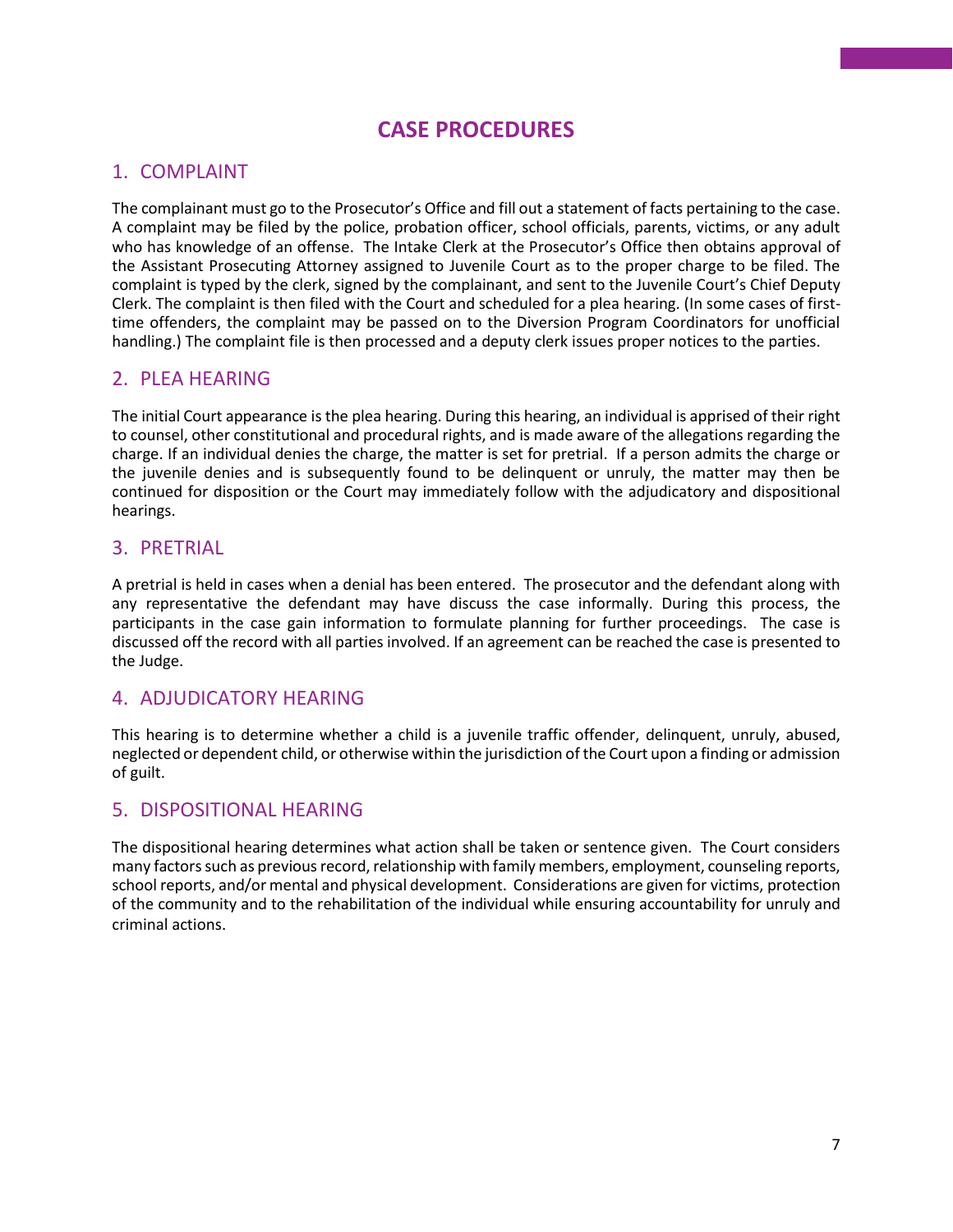#### **DISPOSITIONS**

Disposition in Belmont County Juvenile Court can be any one or more of the following depending on case type in addition to any other orders the Judge chooses to impose:

- **Detention**
- **Fines/Court Costs**
- **Curfew**
- **Restitution**
- **Community Service**
- **Probation**
- **Driver's License Suspension**
- **Dismissal**
- **Custody with Children Services**
- **Custody to the Court for placement out of the home**
- **CCAP (Concentrated Conduct Adjustment Program)**
- **House Arrest/GPS Monitoring**
- **Referrals to outside agency services**
- **Family/Individual Counseling**
- **Family Dependency Treatment Court**
- **Referrals to Court programs**
- **Residential Treatment**
- **Parenting Classes**
- **Commitment to the Department of Youth Services**
- **Drug Screening**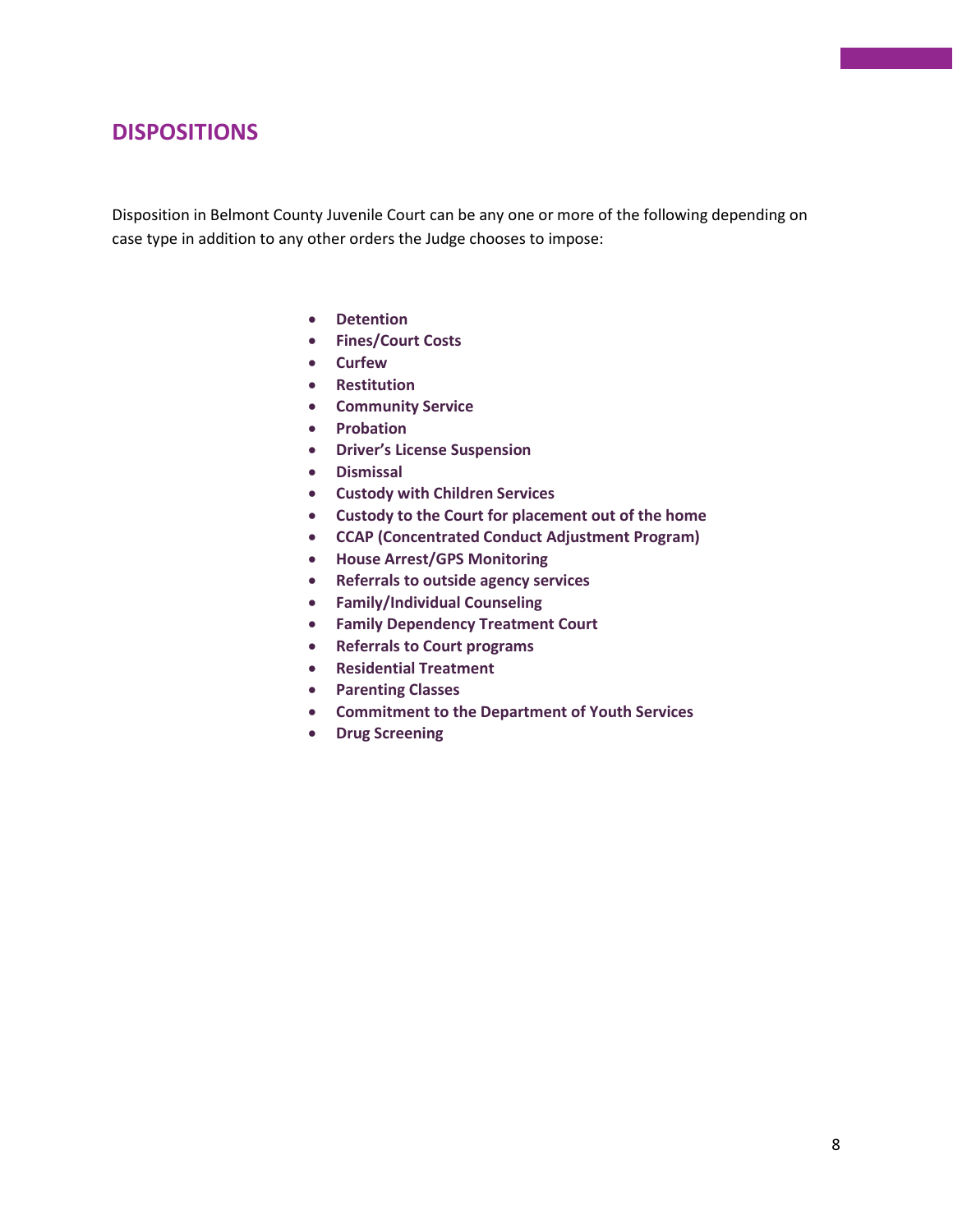## **LEGAL DEFINITIONS**

**DELINQUENT CHILD** (Section 2152.02 Ohio Revised Code)

A person under the age of eighteen years:

(A)Who violates any law of this state, the United States, or any ordinance or regulation of a political subdivision of the state, that would be an offense if committed by an adult, except a juvenile traffic offender.

(B)Who violates any lawful order of the Court made under Chapter 2151 or 2152 of the Ohio Revised Code other than an order issued under section 2151.87.

(C)Who violates division (A) of section 2923.211 of the Ohio Revised Code.

**UNRULY CHILD** (Section 2151.022 Ohio Revised Code)

A person under the age of eighteen years:

(A)Who does not submit to the reasonable control of the child's parents, teachers, guardians, or custodian, by reason of being wayward or habitually disobedient.

(B)Who is a habitual truant from school.

(C)Who behaves in a manner as to injure or endanger the child's own health or morals or the health or morals of others.

(D)Who has violated a law, other than division (C) of section 2907.39, division (A) of section 2923.211, division (C)(1) or (D) of section 2925.55, or section 2151.87 of the Revised Code, that is applicable only to a child.

**JUVENILE TRAFFIC OFFENDER** (Section 2152.02 Ohio Revised Code)

A person under the age of eighteen years who violates any traffic law, traffic ordinance, or any traffic regulation of this state, the United States, or any political subdivision of this state.

**DEPENDENT CHILD** (Section 2151.04 Ohio Revised Code)

(A)Who is homeless or destitute without adequate parental care, through no fault of the child's parents, guardian, or custodian;

(B)Who lacks adequate parental care by reason of the mental or physical condition of the child's parents, guardian, or custodian;

(C)Whose condition or environment is such as to warrant the state, in the interests of the child, in assuming the child's guardianship;

(D) To Whom both of the following apply: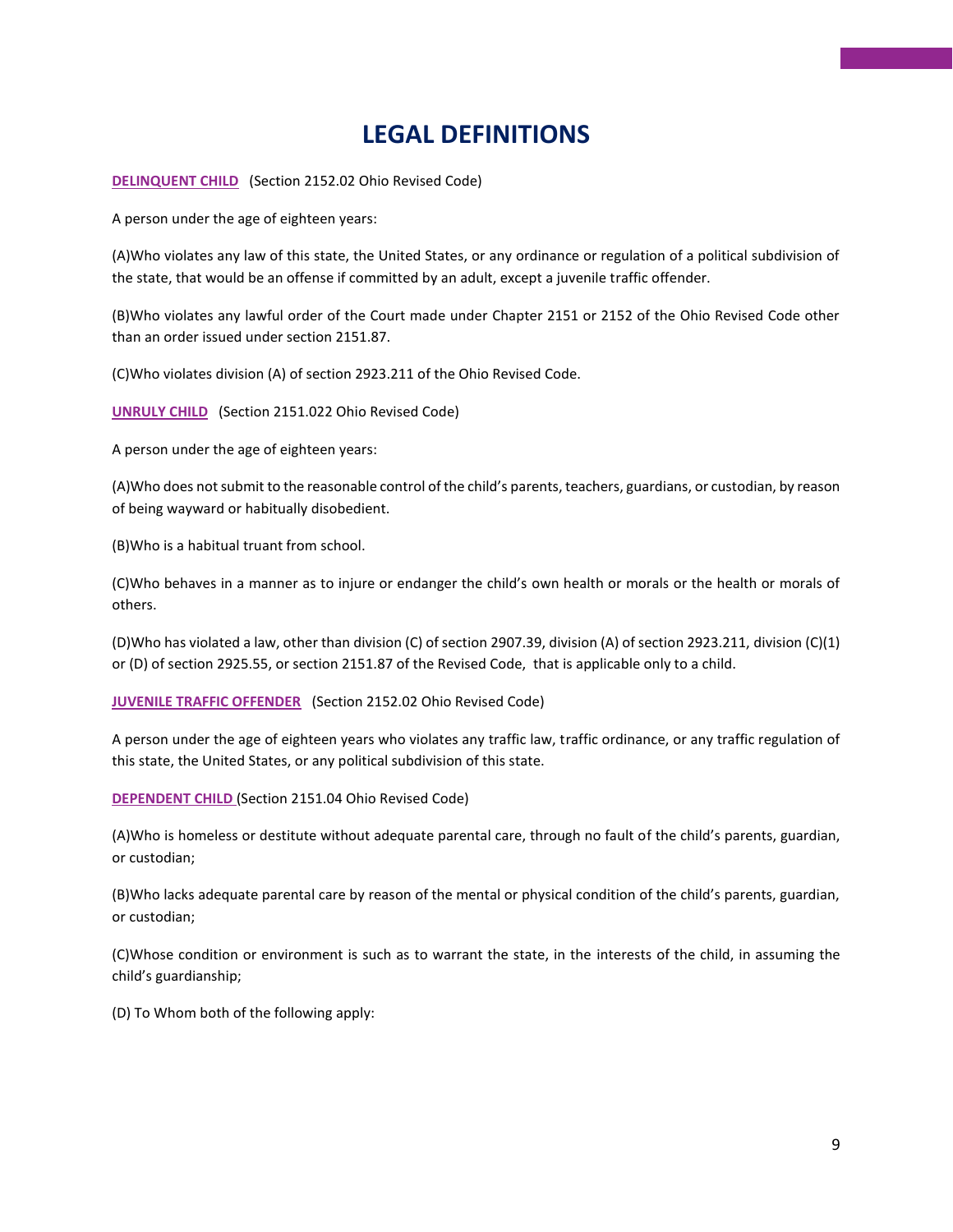- (1) The child is residing in a household in which a parent, guardian, custodian, or other member of the household committed an act that was the basis for an adjudication that a sibling of the child or any other child who resides in the household is an abused, neglected, or dependent child.
- (2) Because of the circumstances surrounding the abuse, neglect, or dependency of the sibling or other child and the other conditions in the household of the child, the child is in danger of being abused or neglected by that parent, guardian, custodian, or member of the household.

**NEGLECTED CHILD** (Section 2151.03 Ohio Revised Code)

(A) Who is abandoned by the child's parents, guardian or custodian.

(B) Who lacks adequate parental care because of the faults or habits of the child's parents, guardian, or custodian.

(C) Whose parents, guardian, or custodian neglects the child or refuses to provide proper or necessary subsistence, education, medical or surgical care or treatment, or other care necessary for the child's health, morals, or well being.

(D) Whose parents, guardian, or custodian neglects or refuses to provide the special care made necessary by the child's mental condition.

(E) Whose parents, legal guardian, or custodian have placed or attempted to place the child in violation of sections 5103.16 and 5103.17 of the Revised Code.

(F) Who, because of the omission of the child's parents, guardian, or custodian, suffers physical or mental injury that harms or threatens to harm the child's health or welfare.

(G) Who is subjected to out-of-home care child neglect.

**ABUSED CHILD** (Section 2151.031 Ohio Revised Code)

A person under the age of eighteen years:

(A) Who is a victim of "sexual activity" as defined under chapter 2907 of the Ohio Revised Code, where such activity would constitute an offense under that chapter, except that the Court need not find that any person has been convicted of the offense in order to find that the child is an abused child.

(B) In endangered as defined in section 2919.22 of the Ohio Revised Code, except that the court need not find that any person has been convicted under that section in order to find that the child is abused child.

(C) Exhibits evidence of any physical or mental injury or death, inflicted other than by accidental means, or an injury or death which is at variance with the history given of it.

(D) Because of acts of his parents, guardian, or custodian, suffers physical or mental injury that harms or threatens to harm the child's health or welfare.

(E) Is subjected to out-of-home care child abuse.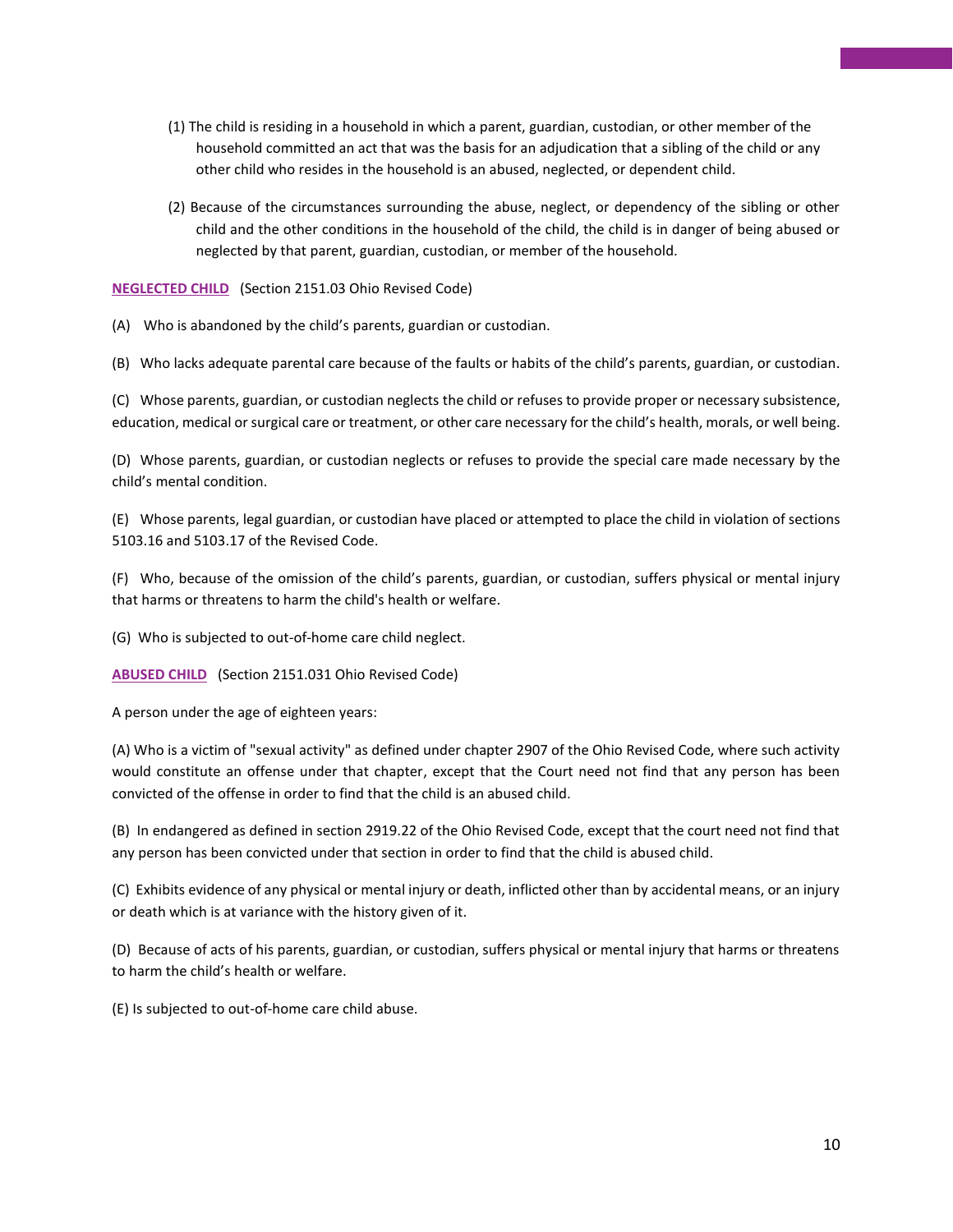## **COURT PROGRAMS**

The Belmont County Juvenile Court utilizes an array of treatment services and programming to provide rehabilitation and alternatives to incarceration. Through assessments, one-on-one work with youth, and collaboration with other county agencies and facilities, each youth's case is reviewed when recommending sentencing and case planning options.

Continuing to provide programming in step with current national trends and research, the Court believes our ever-changing world must be considered. With the use of technology, social media, and acknowledgement of changes in family dynamics, the Court diligently considers the impacts of society on the youth we serve to ensure all aspects of an individual's lifestyle are being examined in providing the best possible case evaluation and processing to deter further Court involvement.

Court employees attend various trainings throughout the year to learn up to date treatment methods, available resources, changes to state statutes, and trends in Juvenile Justice. Training and ongoing monitoring of changes in the Juvenile Justice system both within Ohio and nationally are an integral part of the operation of the Belmont County Juvenile Court as staff continuously look for ways to improve and expand the services we offer and consider types of programming, length of treatment, and behavioral modification techniques.

Funding for programs comes from various sources including contracts and grants with the Ohio Department of Youth Services, the Ohio Department of Job and Family Services, and the Federal Government. The Court works closely with the Belmont County Commission in addition to other local funding sources.

## **PROBATION**

The Probation Department is under the guidance of Chief Probation Officer Kelly Carter, a graduate of West Liberty University with a degree in Criminal Justice. The Court has a total of one bailiff and eight probation officers which includes two substance abuse probation officers.

Each probation officer has a caseload in which they actively monitor juveniles through face-to-face contact with unannounced home and school visits. During these regular visits, the probation officer is able to create a relationship with the youth and their families to encourage positive changes and offer assistance with areas of concern. Probation terms and



case plans provide specific orders and goals for the juvenile to comply with such as curfew, drug screens, stay away orders, academic goals, objectives to improve behaviors and relationship goals with family members.

The probation department has trained staff in multiple evidence-based curriculum including Carey Guides and Motivational Interviewing. Probation officers have the ability to do random drug testing and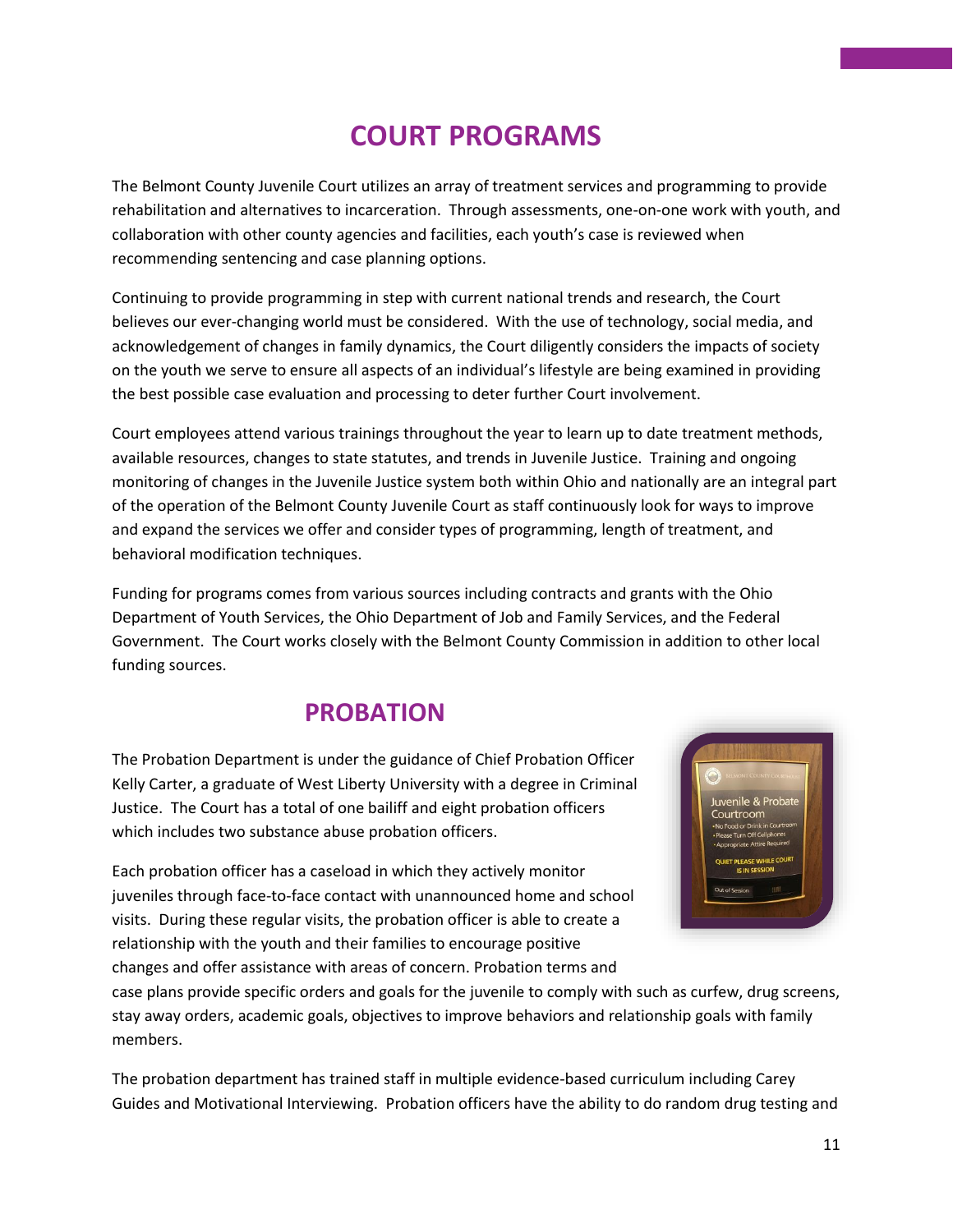have arrest powers. The probation officer reports to the Juvenile Court the ongoing activities of the youth and progress on case plans. They not only file violations of court orders, motions to impose, and request warrants be issued but also make referrals to agencies throughout the county and other court programs. In addition, the Probation Department meets regularly with juveniles under court orders and provides guidance and support to youth on their caseloads. Probation officers speak publicly and maintain regular contact with local schools and police departments.

All probation officers have been trained through the Ohio Department of Youth Services web–based assessment tool, *OYAS* (Ohio Youth Assessment System). Youth on probation have a case plan and assessment updated minimally every six months to assess risk level and to ensure the best possible service is being provided by the Court to meet the needs of the juvenile. Probation officers have been trained through OPOTA probation officer firearm training and qualify annually for firearm certification.



## **Drug and Alcohol Programs**

Drug and alcohol programs are overseen by Dave Carter, a graduate of West Liberty University with a degree in Criminal Justice. The Court maintains various levels of drug and alcohol specific programing to best accommodate the needs of juveniles and families in regards to substance abuse treatment.

All youth under the Court's supervision may be drug tested. The Court utilizes both urine screens and saliva swabs to make use of the most up to date testing materials available. The Court additionally partners with various law enforcement agencies, community programs and treatment partners to provide drug and alcohol services.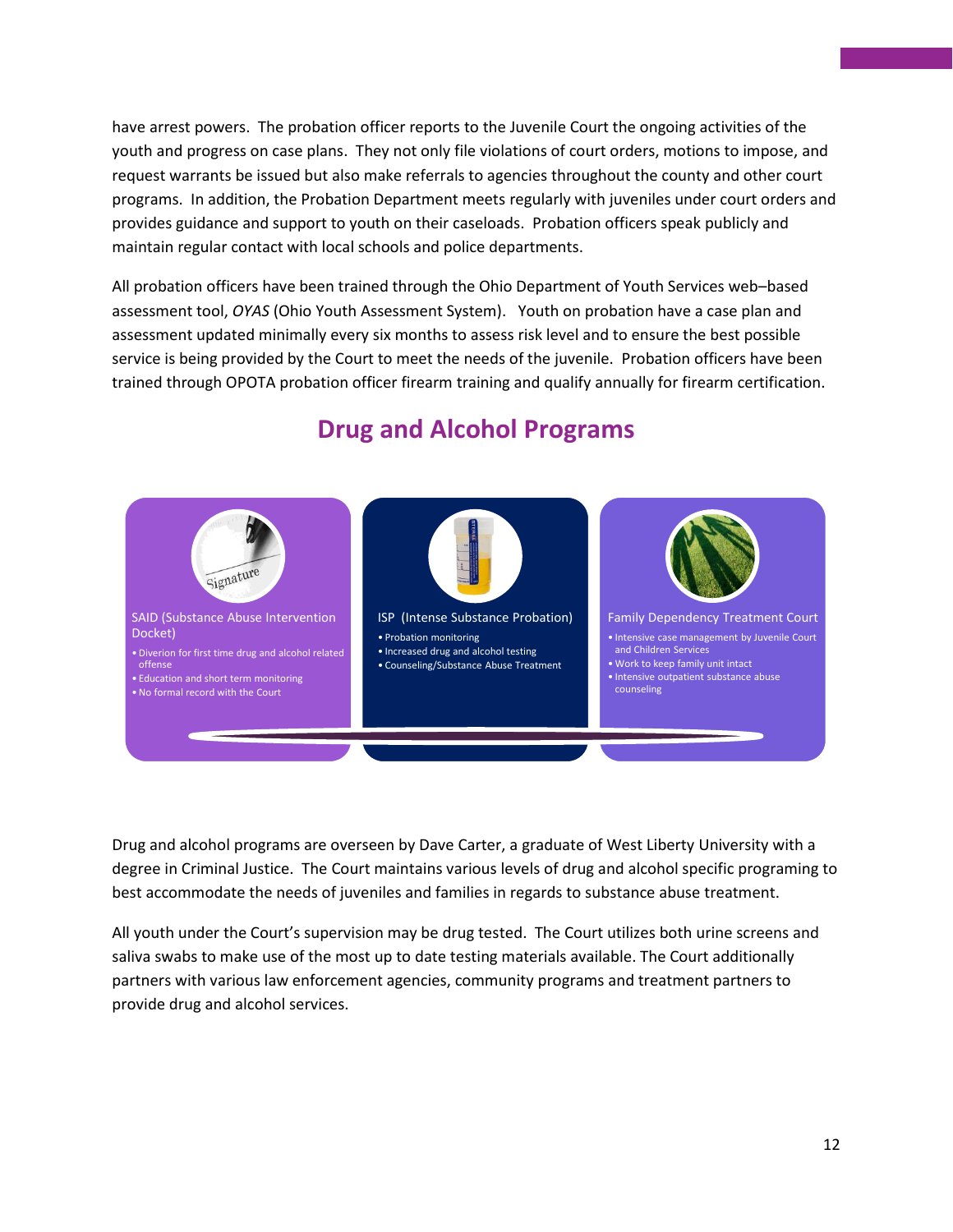#### **SUBSTANCE ABUSE INTERVENTION DOCKET**

Established in 2009, the Substance Abuse Intervention Docket (SAID) operated by the Drug Court Program staff is on average a ninety-day diversion program designated to provide education and increase awareness of alcohol and other drug prevention treatment. With early, effective intervention measures to reduce drug and alcohol use, general discipline problems, criminal activity, absenteeism,



and truancy, the SAID program is a key to preventing further involvement by a youth in the legal system.

Only juveniles with a first offense related to drug and or alcohol usage that is considered a misdemeanor by the standards of the Ohio Revised Code are eligible to participate in the Belmont County Juvenile Court Substance Abuse Intervention Docket. In order to participate in the program, youth must admit the charges stated in the complaint are substantially true and the minor and their parent(s) must be willing to cooperate and abide by the terms and conditions of an Agreed Order.

If the minor and family choose to participate in the Substance Abuse Intervention Docket and abide by the terms and conditions of the Agreed Order, then the respective case will not be filed in the Belmont County Juvenile Court, nor will it result in a juvenile record. Although involvement in SAID is approximately ninety (90) days, time in the

program may be extended if necessary and is dependent on a child's progress and compliance with the specific directives.

If during the time of court supervision, the juvenile or parent(s) fail to abide by the terms and conditions, or the juvenile is charged with an additional unruly or delinquent offense, or fails or refuses drug and alcohol testing, shows no or minimal effort to succeed in the program, or voluntarily withdraws, then the case will be filed in the Belmont County Juvenile Court. The program collected a total of \$375.00 in 2021 in program fees. A fee of \$75.00 is to be paid by the juvenile to participate in the diversion program.

#### **INTENSE SUBSTANCE PROBATION**

The Intense Substance Probation program (ISP) was created as an extension of the probation department enabling drug court staff/probation officers to monitor closely youth on probation with drug and alcohol related issues. These probation officers are trained to deal with youth and families facing drug and alcohol addiction issues. Any youth on formal probation and found to have a drug and or alcohol addiction either through their own admission, failed drug screens, and/or drug and alcohol related charges may be placed into the ISP program for probation monitoring directly related to their drug and/or alcohol usage issues.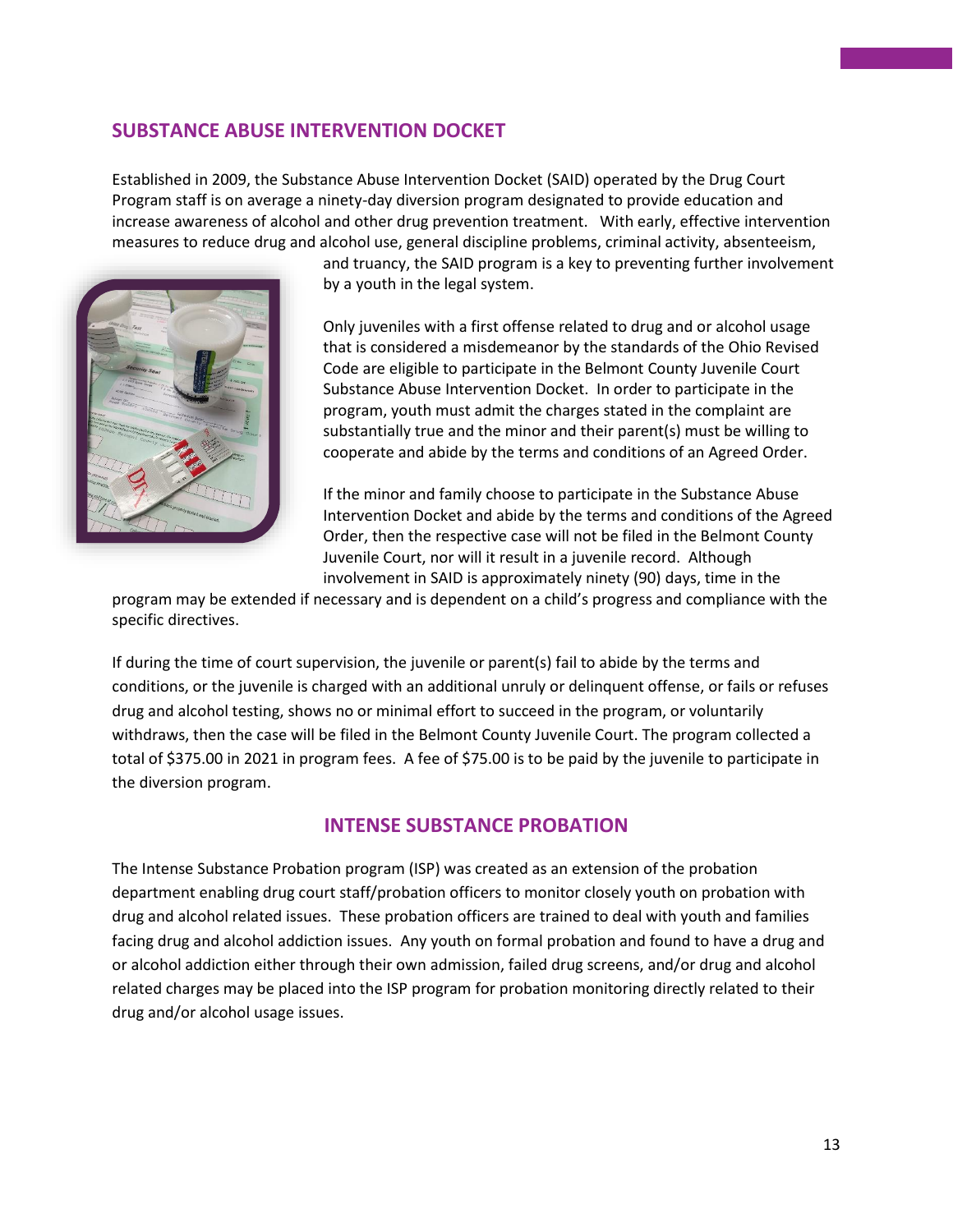#### **FAMILY DEPENDENCY TREATMENT COURT**

The Family Dependency Treatment Court began in January 2005 through the cooperative efforts of the Juvenile Court and the Department of Job and Family Services. The Court is proud to have been one of the first Specialized Dockets in Ohio to be certified by the Supreme Court of Ohio. The program is



designed to address cases involving adjudications of abuse, neglect, and/or dependency, with the primary issue being alcohol and/or drug problems. The Family Dependency Treatment Court team consists of not only Court staff but also representatives from the Belmont County Department of Job & Family Services-Children Services and local drug and alcohol and mental health treatment provider, Brite Futures, through the Village Network.

The Family Dependency Treatment Court attempts to break the cycle of substance abuse in families by treating drug and alcohol addicted families who face the loss or restriction of their parental rights. The primary goal of this program is to foster family reunification through intensive treatment along with the structured Court program of frequent contact, close supervision, drug screening, alcohol ankle bracelet monitoring and bi-weekly Court meetings along with the constant relay of information among the treatment team. These requirements greatly contribute to the expeditious reunification and permanency placing of the involved children.

## **C-CAP (CONCENTRATED CONDUCT ADJUSTMENT PROGRAM)**

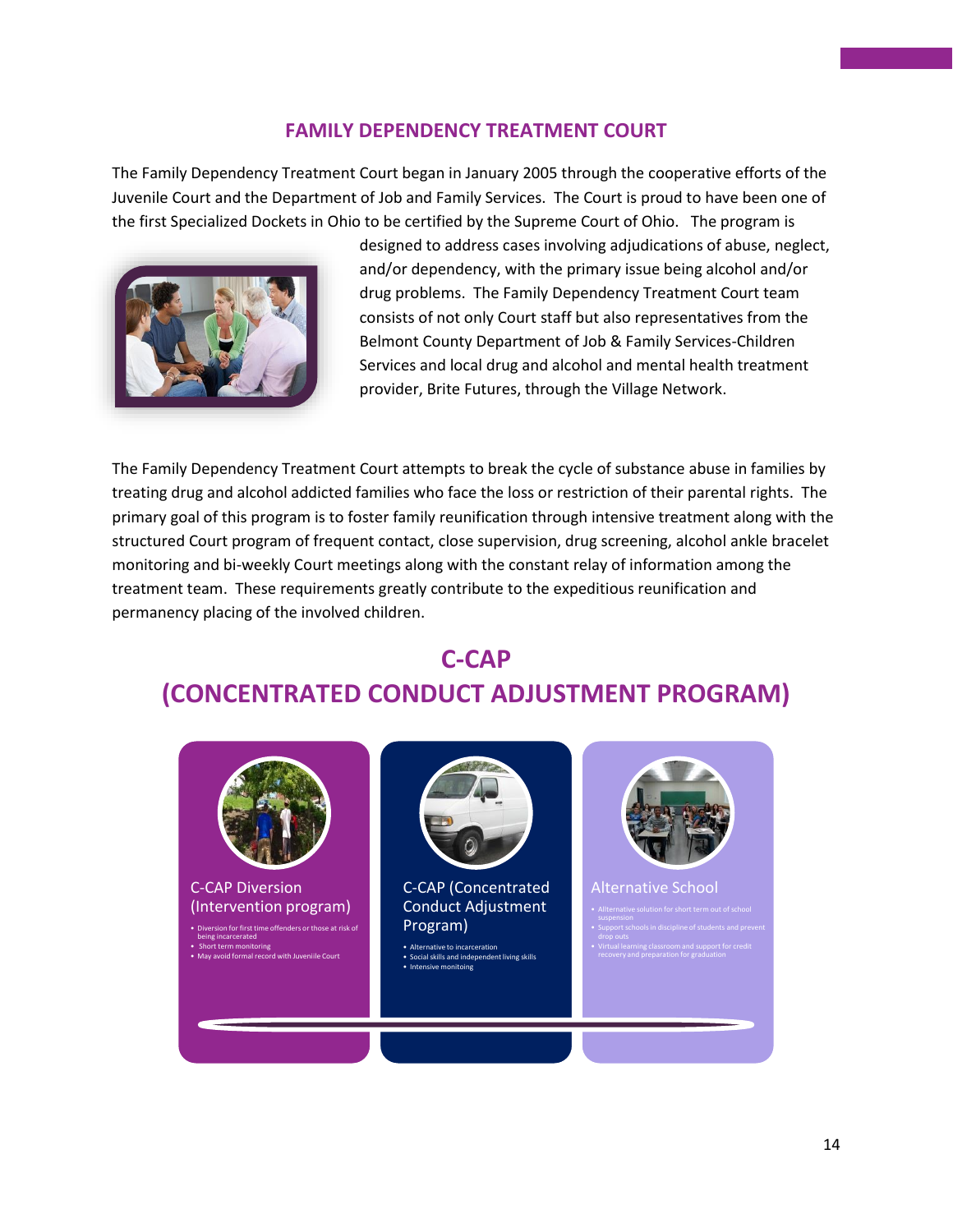In its twenty sixth year of operation, C-CAP (Concentrated Conduct Adjustment Program) is under the direction of Noah Atkinson, a graduate of Muskingum University with a degree in Business and West Liberty University with an Education Certification. Under Mr. Atkinson's guidance, the C-CAP program continues to provide dedicated service to youth under supervision with the Court.

Through the years, C-CAP has been successful in making a difference in the lives of youth by providing an alternative to incarceration with an educational and social skills building approach in working with youth. With smaller caseloads, more school and home visits, and regular program attendance, probation officers are able to become involved in the daily problems and struggles of youth. Juveniles referred to this program participate in group sessions, community service projects, educational work, and independent living skills. Transportation is often provided for youth throughout the county to attend.



The C-CAP program entails the following:

#### C-CAP Court Ordered Program

Juveniles have charges filed against them and appear in Court. The Judge sentences the juvenile to the C-CAP Program. Placement in the program often results in an average length of stay from 6 months to over a year. The juvenile must graduate through a level system in order to successfully complete the C-CAP program. Youth attend the program on Saturday during the school year and through the week during the summer. Physical exercise activities, team building exercises, educational work and counseling are part of the routine. Youth are drug tested regularly, perform community service hours, and abide by strict curfews. Home and school visits by staff with juveniles and families occur frequently. In 2020, adjustments were made due to the COVID-19 pandemic with programming in the Summer completed via Zoom five days a week. During the school year CCAP held programming virtually three times per month on Tuesday evenings.

#### C-CAP Diversion Program

Youth are referred to the program through the Court/Probation. The amount of time youth will spend in the C-CAP Diversion Program is determined by the Court/Probation. The C-CAP Diversion Program gives the Court/Probation an alternative consequence for youth who are already court affiliated in lieu of charges being filed.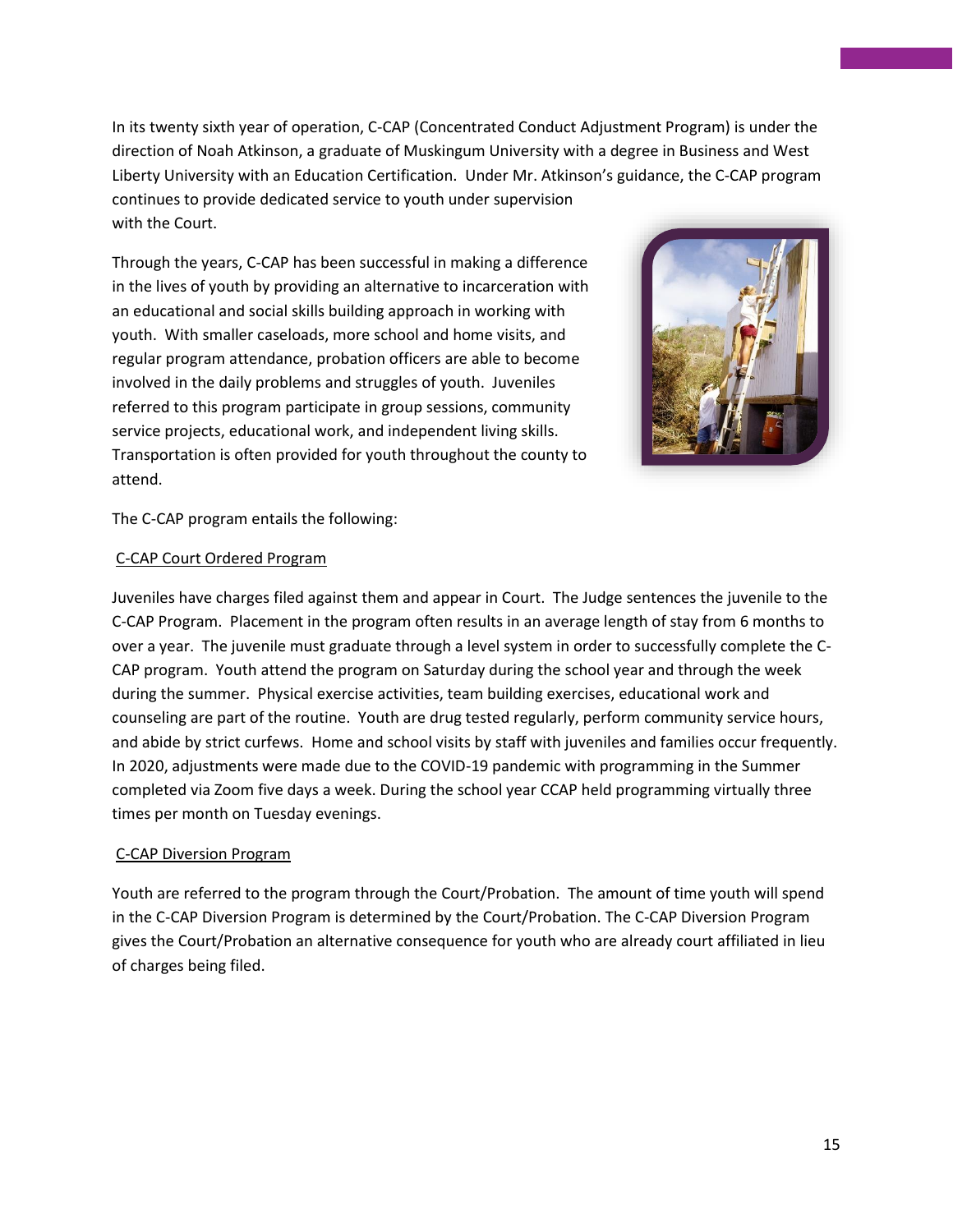#### **ALTERNATIVE SCHOOL/VIRTUAL LEARNING PROGRAM**

The Alternative School is composed of two programs offering differing classroom experiences serving students from fifth through twelfth grades. All school districts in Belmont County provide financial support participating in the Alternative School programming.

The Alternative School Classroom is for short-term placement of youth suspended from their home school districts; designed to further augment the school discipline plans and to replace out-of-school



suspensions. The Virtual Learning Program (VLP) is for youth who are credit deficient, at risk or dropping out or in need of a non-traditional school environment to succeed.

The VLP, created in 2011 as an addition to the Alternative School curriculum, assists youth on home schooling curriculums having difficulty completing online assignments in their home environments. Schools can refer students for credit recovery and for those struggling in the traditional academic environment. A total of 63 youth participated in the VLP program in 2021. Youth may be referred by the Court or school personal to attend the Alternative school so that they may gain assistance in completing online school assignments. By motivating, encouraging and assisting these youth, they are able to regain valuable time lost in their education.

The goals of the Alternative School are to provide a structured setting for out of school suspensions, help support the school districts in combating non-compliance in the schools, help students obtain a better understanding of their school issues and academic needs, offer an alternative to the traditional school setting, and to decrease the drop-out rate by allowing students to maintain their current classroom level. The Alternative school totaled 313 students in 2021.

#### *School Guidelines:*

1. Students suspended from school will be required to attend the C-CAP Alternative School for the period of their suspension as referred from their home school district.

2. If a student is suspended three (3) times, the Alternative School will request the home school district file charges on the student to be handled by the Belmont County Juvenile Court.

3. The home school district will send the student's class assignments. The student will complete their assignments with the assistance of the teacher. The *student* is then responsible for returning all assignments to their home school teachers. A student who refuses or incorrectly completes assignments will not receive academic credit from their home school.

4. Various counseling agencies and guest speakers are brought into the classrooms to make educational presentations.

5. Schools may refer a student to complete online coursework in the Summer for credit recovery.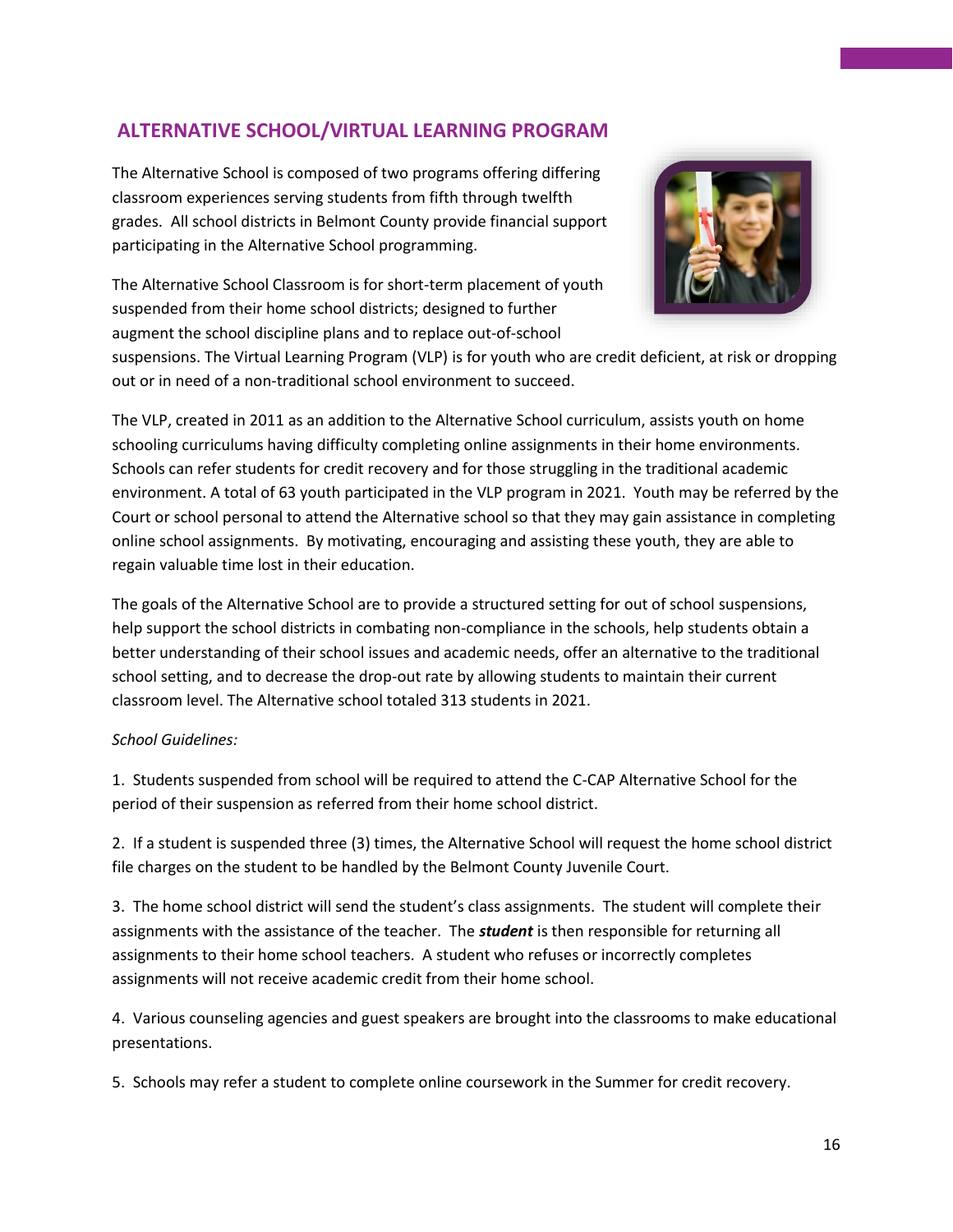#### **DIVERSION PROGRAM**

In its twenty-first year of operation, the Diversion Program is under the direction of Diversion Program Coordinator Mary Lyle, a graduate of West Liberty University with a degree in Criminal Justice. The Diversion program is an alternative method to efficiently yet effectively divert youth with a first offense from formal involvement in the juvenile justice system.

Referrals to the Diversion Program are received by the Belmont County Juvenile Court through the form of a Complaint from the Belmont County Prosecuting Attorney. Only youth who have committed a first offense (unrelated to a traffic violation and/or drug and alcohol usage) and are alleged to have committed a misdemeanor offense by the standards of the Ohio Revised Code are eligible to participate in the Diversion Program, at the discretion of the Court.

After the Complaint is reviewed, the youth and parent(s) are notified in writing by the Diversion Program Coordinator of the date and time of the scheduled conference. In order to participate in the program, the youth must admit the charges stated in the complaint are substantially true; a program fee of \$75.00 is to be paid; and the youth and parent(s) must be willing to cooperate and abide by the terms of an Agreed Order. Through the Agreed Order, the Diversion Coordinator establishes appropriate consequences such as curfews, informal license suspensions, counseling, no-contact orders with codefendants and victims, writing assignments and/or reports, verification of school attendance, community service, electronically monitored house arrest, and drug screening.

If the youth and parent(s) cooperate and abide by the program guidelines the Complaint will not be filed in the Belmont County Juvenile Court for formal action by the Judge, nor will the case result in a permanent juvenile record. The typical timeframe of involvement in the Diversion Program is ninety (90) days, however this varies dependent on the youth's compliance and progress.

Upon successful completion of the program, all Diversion files/records are sealed immediately resulting in no permanent record for the juvenile within the juvenile justice system. If the youth deny or disputes the charges, the scheduled conference is canceled, and the Complaint will then be filed for the youth to appear in Court before the Judge to respond to the charges.

Since its inception, the Diversion Program has proven to be beneficial in deterring youth from committing new offenses within the juvenile justice system. In 2021, 91 youth were referred to the program from the Belmont County Prosecuting Attorney. Of those youth, 75 chose to participate in the Diversion Program and 1 youth were dismissed due to failing to cooperate with the program guidelines. As a result, those cases were filed formally in Belmont County Juvenile Court for the youth to appear before the Judge.

In 2021, the Diversion Program collected a total of \$4,450.00 in program fees.



#### **RESTITUTION AND COMMUNITY SERVICE PROGRAM**

The Restitution and Community Service Program, overseen by Mary Lyle, is a two-part program serving not only victims of crime but also holding youth accountable for their negative actions. The Restitution portion of the program allows youth to compensate victims for their financial loss. The Court may order the juvenile to reimburse the victim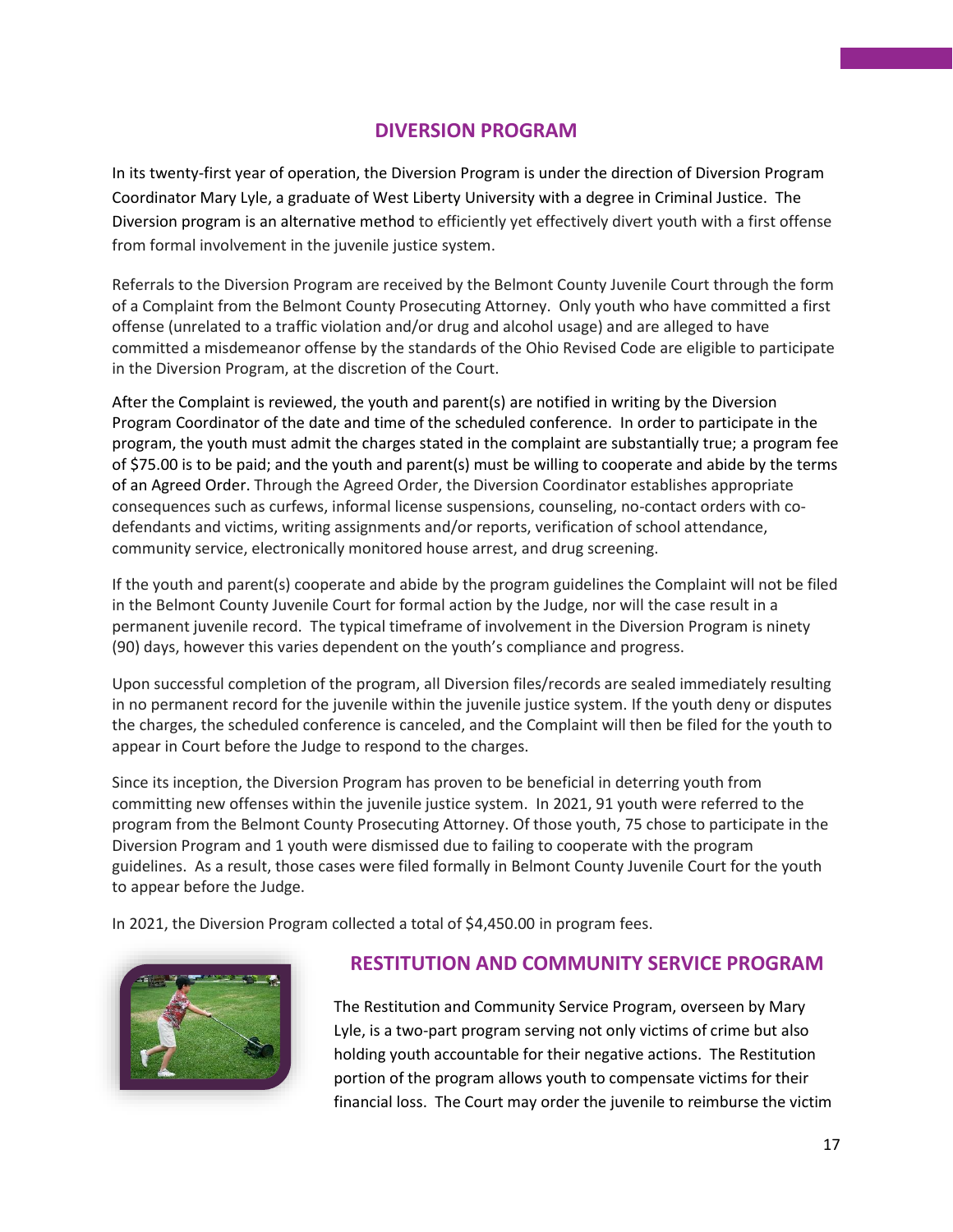to the original state of their out-of-pocket loss. In the case of co-defendant (s), the restitution is divided by the number of juveniles involved. Each juvenile is required to make monthly payments to the Court and victims will receive reimbursement checks as payments are received. If a co-defendant is incarcerated, has absconded from the area or otherwise is not capable of paying their portion of restitution, the other juvenile(s) involved in the case is required to fulfill the prorated share of the restitution allowing the victim to be reimbursed to their full loss amount.

The victim's losses are verified by the Belmont County Juvenile Prosecutor. The Court orders restitution based on the recommendations and findings of the Prosecutor's office. If a juvenile fails to make their restitution payments in a timely manner, a "review hearing" may be set. Once the juvenile has satisfied the requirements of the Court, a completion form is sent to the juvenile and the victim will receive compensation for their loss.

The second part of the program, the Community Service Program, allows youth to perform Court ordered community service hours. Most of these cases involve minor infractions such as curfew violations, underage consumption, and probation violations. There are numerous acceptable community service sites available such as parks and recreation centers, schools, libraries, churches, and local animal shelters. The program coordinator works with the site staff to monitor the child and track the hours successfully completed.

Youth may be involved with both the Restitution and Community Service portions of this program. In 2021, 58 youth were involved with the program accounting for approximately 615 hours of community service. A total of \$1,813.73 was collected in restitution for victims.

#### **CARTEENS**



In 1999, the Court began the Carteens program in cooperation with the Ohio State University Extension Office. "Car" stands for "caution and responsibility" while "teens" stands for teenagers who help prepare and present the program under the OSU Extension Office. Carteens is a diversion program in which the Belmont County Juvenile Court refers first time traffic offenders for moving violations such as speeding (if under 21 miles per hour over the limit), stop sign violations and failure to control without injury. The Court determines which cases are to be diverted to the Carteens Program.

By attending this three-hour program with a parent, custodian, or guardian, the ju[venile](https://themommaven.com/2009/06/teen-driving-safety/) is able to avoid having their offense reported to the Ohio Bureau of Motor Vehicles. Classes are he[ld a](https://themommaven.com/2009/06/teen-driving-safety/)pproximately twice per month at the Ohio State Extension office. A \$75.00 fee is required to be paid at the time of attendance. All monies collected are retained by the Ohio State Extension office to operate the program. Successful attendance and cooperation with the program if referred through diversion will result in dismissal of the juvenile traffic case. For traffic offenses not eligible for diversion the Judge has the ability to refer youth to Carteens as part of the sentencing for educational purposes.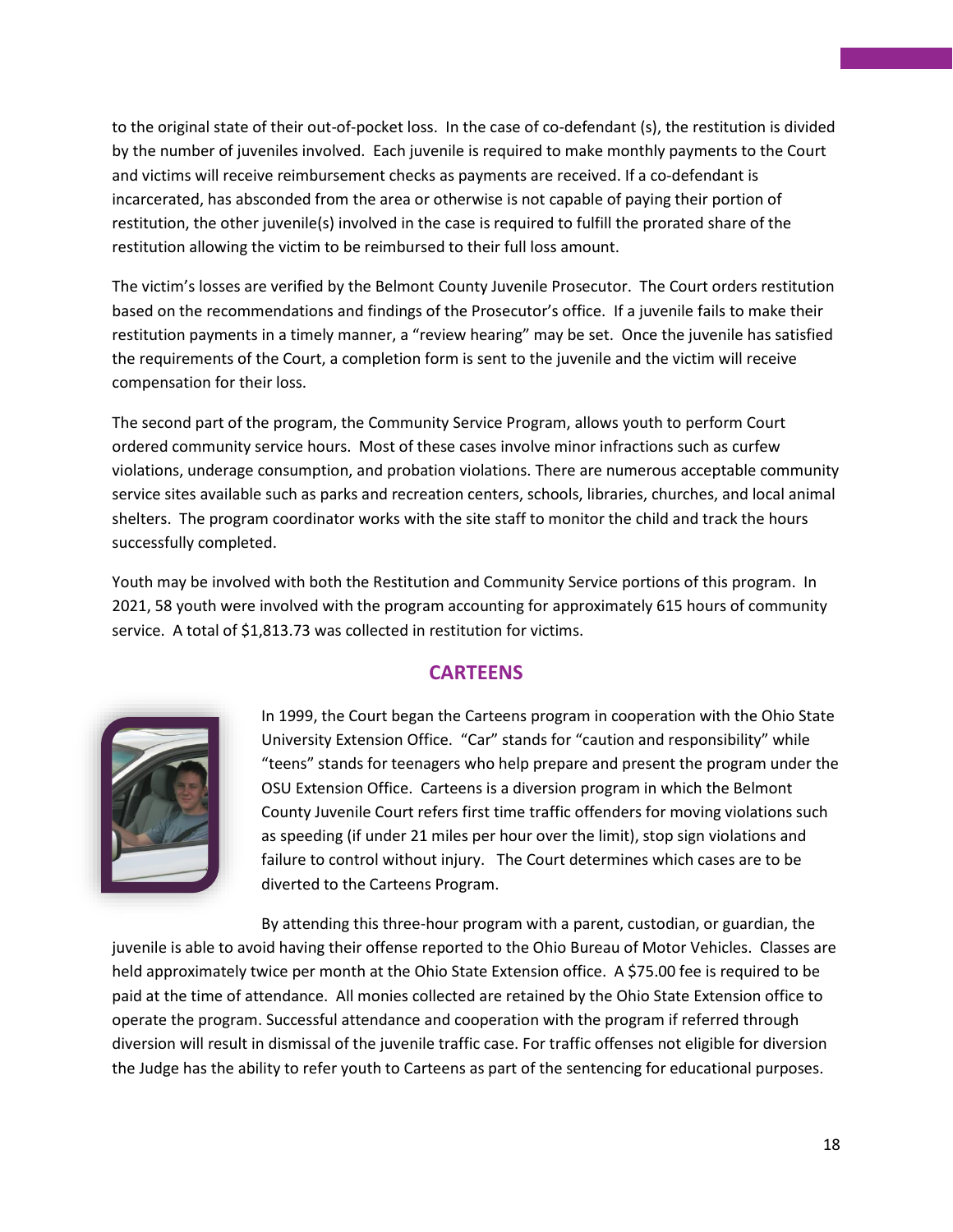The Ohio Highway Patrol and local law enforcement are supportive of this program and often provide speakers. Films, pictures, and night vision goggles are part of the program to educate teens on the risks of driving irresponsibly. The Carteens goal is to reduce the number of repeat traffic offenders by increasing the awareness of traffic safety issues. This program is self-funded with 107 juveniles referred in 2021.

#### **COURT CUSTODY**

The Belmont County Juvenile Court may take custody of youth in delinquent and unruly cases for out of home placement for children in need of residential treatment, foster care, or group home placement due to the inability of parents to effectively parent a child or ongoing behavioral and/or mental health problems of the child. The Court often takes into consideration not only Court staff recommendations for a child but also the recommendations of counselors, schools, the local Cluster Board, Children Services, and families when placing a child.

When a child is placed into the custody of the Court, a case manager/probation officer is assigned to monitor the case. A case plan is implemented and approved by the Court to ensure the interests of the child and family are being served. Periodic reviews are held to monitor the case as required under the statue.

As a Title IV-E court, \$119,424.11 was received in federal reimbursement funding for costs for the placement of youth in 2021. \$285,495.80 was received in title IVE administrative monies for work with youth at risk of removal from the home. During 2021, the Belmont County Juvenile Court had a total of 4 children in the custody of the Court.

#### **GUARDIAN AD LITEM PROGAM**

The Belmont County Juvenile Court Guardian Ad Litem (G.A.L.) advocate for young people who are involved in the juvenile justice system. G.A.L. are court appointed volunteers who do not act as an attorney, but serve as an advisor to the Court regarding the child's best interests. The Chief Deputy Clerk is appointed to maintain and oversee this program ensuring appropriate training is received by all volunteers. G.A.L.'s hold discussions with the child and other interested parties relevant to the case and prepare a written report for the Court. The responsibility of the G.A.L. continues until completion of the case. A G.A.L. may be appointed for any youth involved with the Juvenile Court who are delinquent, dependent, neglected, or abused children. Training programs are required annually for court appointed G.A.L.

#### **INTERNSHIP PROGRAM**

Local college students are assigned to the various Court programs as interns through an agreement between the Court, the educational institution and the student. The students experience the everyday operations of the Court and programs through a "hands on approach" gaining valuable experience and insight into the juvenile justice system. Through this program, the student is able to observe firsthand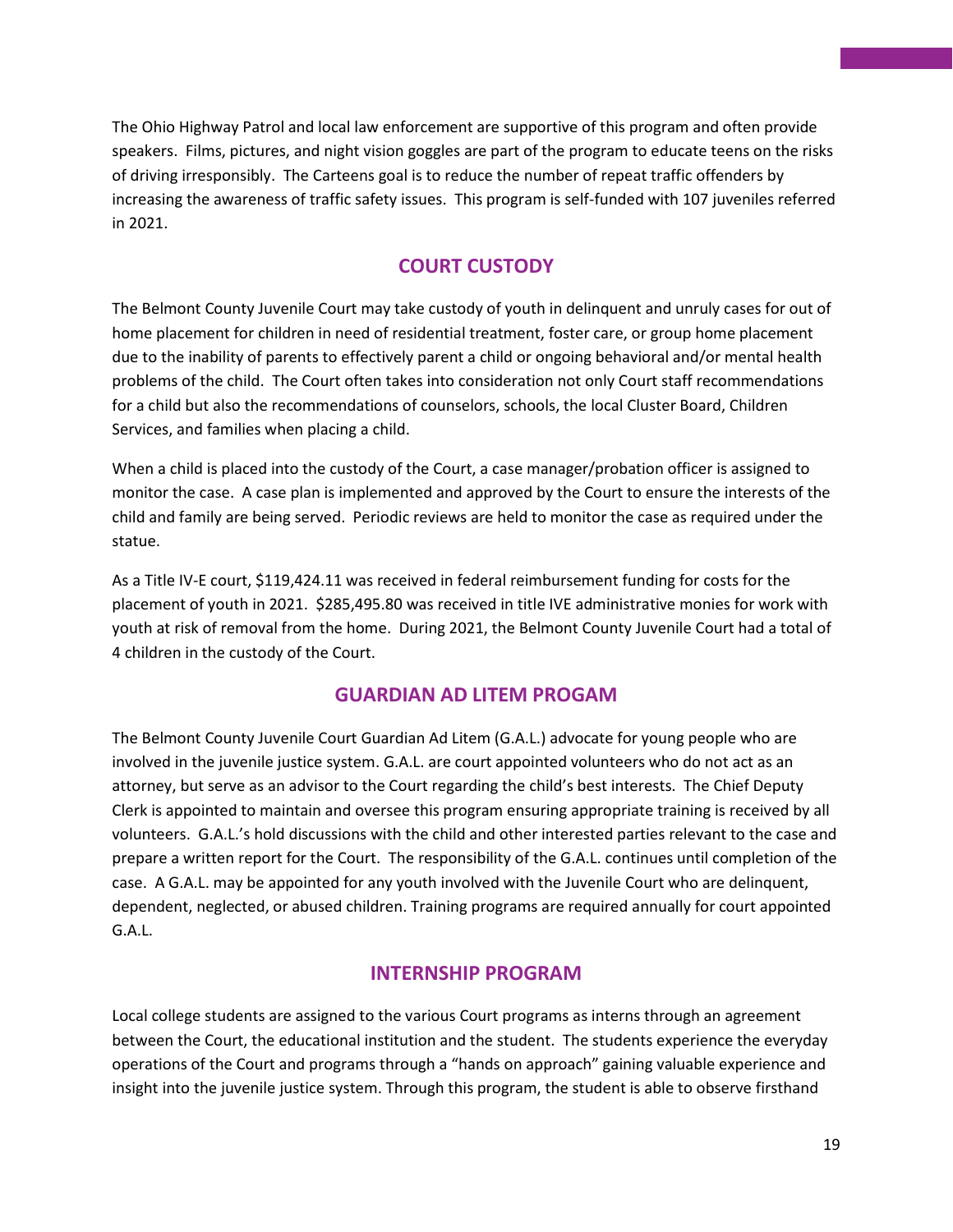the operation of the Court, Probation Department, and programs. The Court employees look forward to assisting the college students as they embark on new careers.

#### **PARENT PROJECT**

The Parent Project was implemented in 2019 to provide support to parents of youth involved with the juvenile system. A nationally recognized program, Parent Project can assist parents in dealing with the destructive, negative behaviors of teens. CCAP Director Noah Atkinson, certified in the Parent Project curriculum, oversees the program with the assistance of Chief Probation Officer, Kelly Carter. Parent Project classes in 2021, were held virtually via Zoom one evening weekly due to the COVID-19 pandemic. The curriculum consists of 10 weeks of courses for parents to achieve successful completion. Classes are held one day per week typically from 6:00-8:00pm. Parents are expected to attend all classes. As the focus is to offer support to parents in learning new skills in parenting through discussions and class work, children are not permitted to attend. Parent Project offers support in the everyday interactions between children and parents to improve the relationships within the family. Classes are offered twice per year. In 2021, during the spring session, 13 parents participated with an additional 26 parents participating in the fall session.

#### **TRUANCY PROGRAM**



The Truancy Program, created in 2009, works closely in partnership with school districts throughout Belmont County. Truant officer, Jonell Tolzda, works diligently with school officials to improve the attendance of youth with the goal of utilizing diversion techniques to avoid court involvement.

The Truancy Program is designed to prevent and eliminate truancy or unexcused absences among the students of Belmont County. The Truant Officer works directly with schools for early intervention with students who have attendance problems. Officers also work with families to help resolve any obstacles that can lead to truancy. Parent Intervention Meetings (PIM) are held by the truant officers as a diversion to truancy charges being filed.

Students and parents must both attend this one-time meeting. Students and parents failing to participate or cooperate with the truant officers and/or continuing to not follow the school's attendance policies will face sanctions and sentencing through the Belmont County Juvenile Court as described in the Ohio Revised Code regarding truancy. In 2021, 141 new youth were referred to truancy diversion programming, 15 complaints were filed against parents for failure to send, and 20 truant charges were filed against juveniles that had failed to comply with attempts to work with diversion programming. In total, 14 youth were adjudicated of the truant filings.

#### **MOCK TRIAL PROGRAM**

The Belmont County Juvenile Court travels throughout the county presenting "mock" proceedings in cooperation with all public and private schools. The mock hearings are a dramatization of actual court cases previously heard by the Court. Juvenile probationers agree to participate in the mock trials and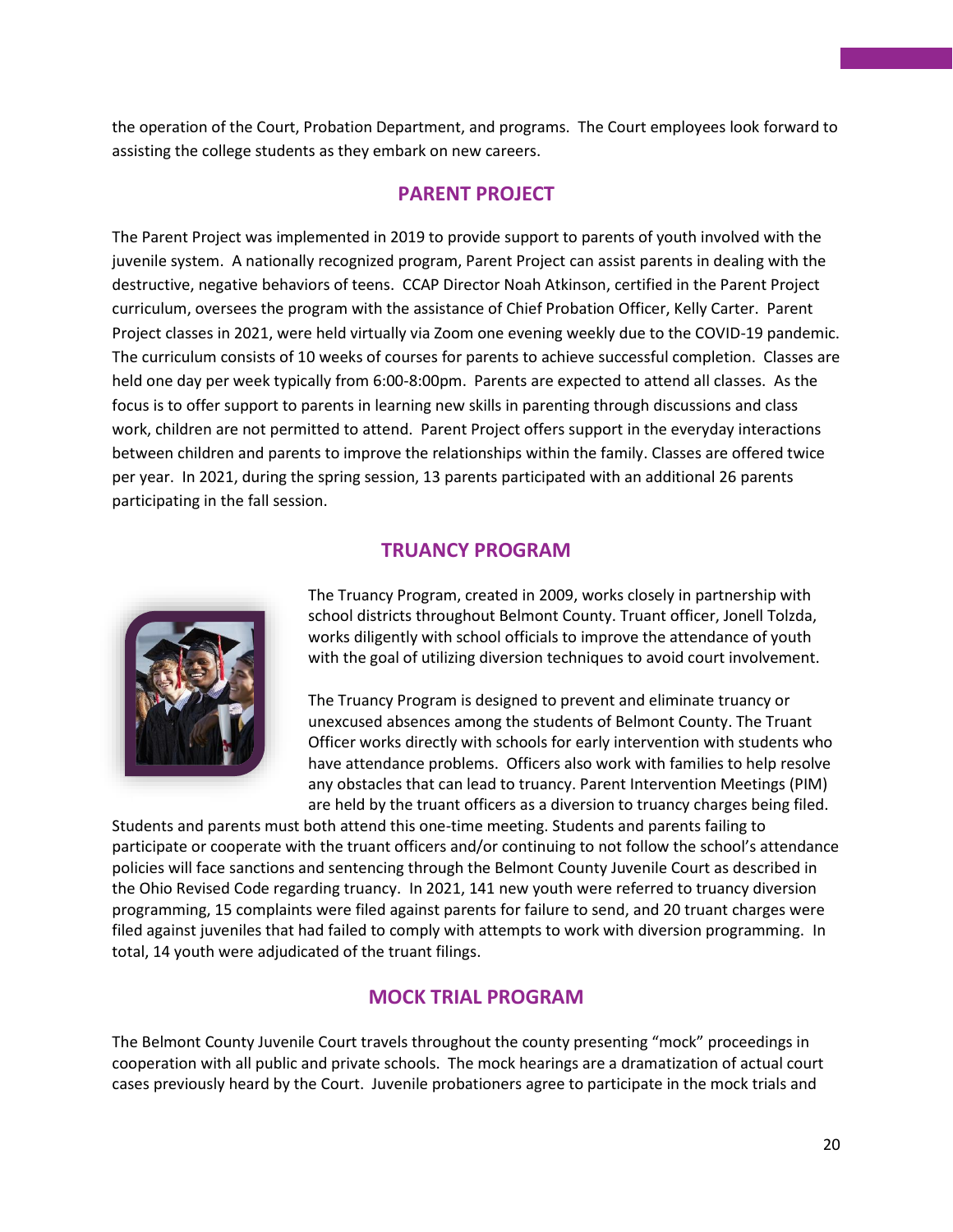provide valuable insight from their experiences in an open discussion forum following the mock presentation. The juveniles are able to tell their "stories" and make a connection to their peers.

The program involves multiple Court staff, including Judge Davies and several probation officers, the Juvenile Prosecutor, Drug Court staff, Diversion staff and C-CAP staff. Case discussions are held and rulings presented the same as would be in the courtroom setting. Educating children as to the workings of the judiciary, the role the



Juvenile Court plays in the lives of Belmont County's youth, promoting abstinence from drug and alcohol usage, and working closely with schools is important to the operation and function of the Court.

The Mock Trial Program offers an opportunity for middle school aged youth to learn about the judicial branch and procedures. The program also provides an opportunity for the Court to educate youth as to the consequences they may face for poor decisions made in the future from vaping to inappropriate use of cell phones. It is the Court's goal that educators and parents build upon this experience to communicate with our youth in the important role of the judiciary.

#### **SARGUS DETENTION CENTER (BELMONT HARRISON JUVENILE DISTRICT)**

The Sargus Juvenile Center, located at 68131 Hammond Road, in St. Clairsville is one of several detention facilities in Ohio and provides detention space to both Belmont and Harrison Counties. The center is operated by a seven-member board, three members from Harrison County and four from Belmont County. Sargus Detention Center was established in 1973 and was named after Judge Edmund A. Sargus, a former Juvenile Court Judge for Belmont County. The detention facility is under the



operation of Director DJ Watson.

The Sargus Juvenile Center has a maximum bed capacity of 30. During 2021, total admissions for Belmont County were 169 of which 60 were female and 109 were male. The total number of bed days utilized was 5,545 of which 4,156 were Belmont County or 75% of the total population. Belmont County average daily population was 11.3 youth per day of the 15.1 total daily youth average. The Sargus Juvenile Center is an invaluable tool for the Court. Not only does Sargus

provide protections for the citizens of the county, it allows for youth to receive consequences immediately for their actions and provides a stable, structured environment.

Through a dedicated internet connection, Video Court hearings are transmitted allowing for a live feed between the Juvenile Courtroom and the detention center. This feature provides a significant time and cost savings to the county. No detainees are transported from the detention center to the Court for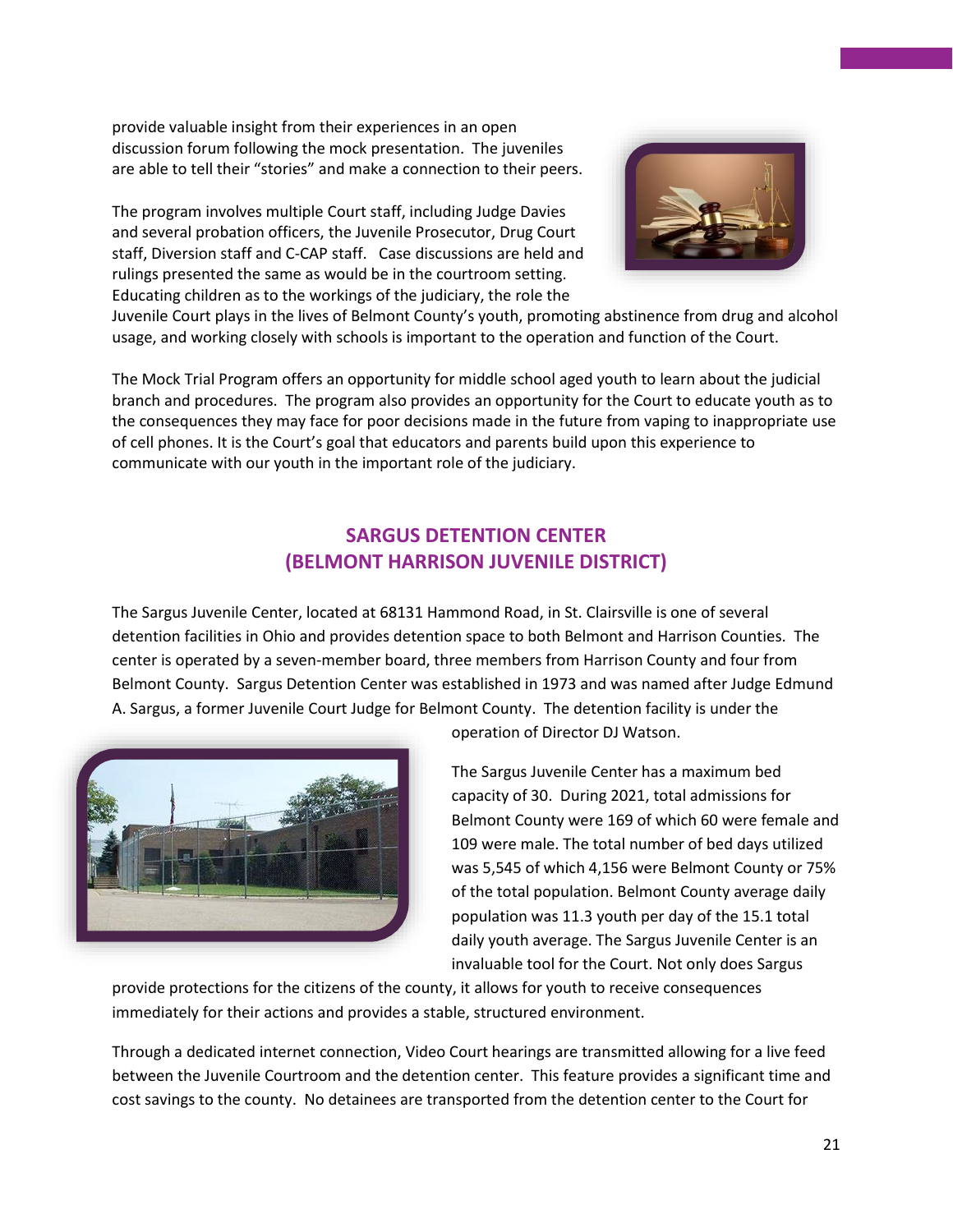detention hearings, thus avoiding transportation costs. Transportation security issues have been eliminated and cases are processed more quickly as parents report directly to the detention center for participation in the video hearings with their children.

#### **OAKVIEW JUVENILE RESIDENTIAL CENTER**

The Oakview Juvenile Residential Center, located at 67701 Oakview Road in St. Clairsville, is one of the Ohio Department of Youth Services' (DYS) community corrections facilities (CCF). The program began in 1994 as a ten-bed group home and was expanded in 2005 to a 24-bed facility. The facility is under the direction of John Rowan.

The program serves adjudicated male juvenile felony offenders from Ohio's 88 counties. Offenders may be placed at Oakview, in lieu of commitment to the Ohio Department of Youth Services (Ohio's Juvenile



Penitentiary System), to complete a comprehensive behavioral modification program.

The Oakview program has been a positive alternative for Belmont County youth by enabling youth to remain in their local community and maintain regular contact with family members. The program is overseen by a sixmember board of Juvenile Judges from Guernsey, Jefferson, Harrison, Monroe, Noble, and Belmont with Judge Albert E. Davies presiding as the lead Judge.

#### **BELMONT COUNTY SCHOOLS STAYING CLEAN PROGRAM**

The Juvenile Court is a proud supporter of the Belmont County Schools Staying Clean (BCSSC) program, a non-profit program to promote drug free lifestyles for students in middle school and high school. The Juvenile Court works in cooperation as a partner to support the program with Chief McFarland of the Martins Ferry Police Department. Positive relationships have been established with businesses and community members to offer the program in schools throughout Belmont County. BCSSC completes random drug testing to youth in middle and high schools that join the program. The goals are to promote abstinence, provide education on substance abuse, and promote healthy lifestyles. Through support of student activities in the community and school setting, with scheduled events for members such as picnics, discounts to local businesses with membership cards, and extra school events such as taco bars and pizza parties, the program has proven to be highly effective with over 1,000 Belmont County school students participating. Tax deductible donations may be sent to BCSSC, P.O. Box 516, St. Clairsville, Ohio 43950.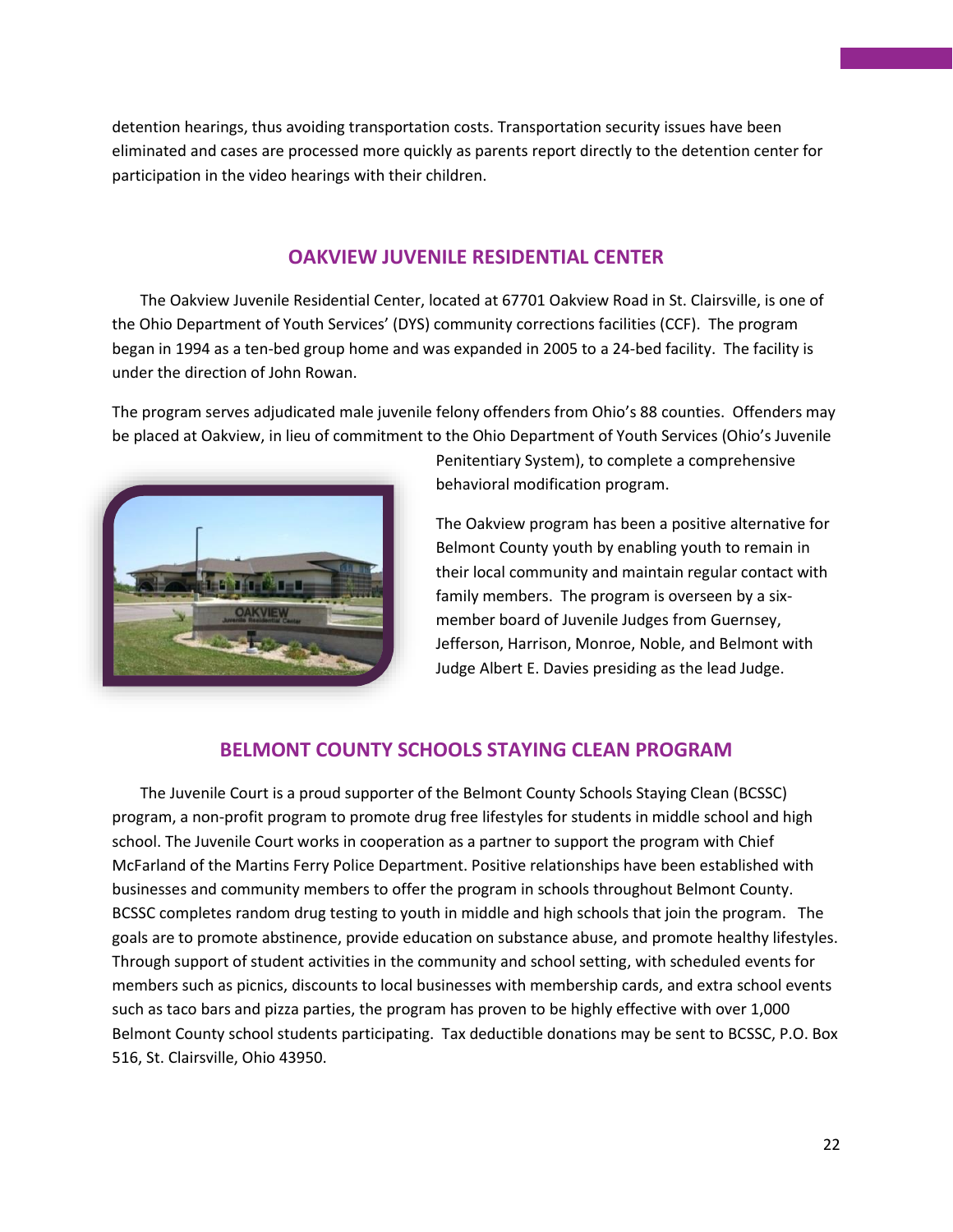# **STATISTICS**



## **"It is easier to build strong children than to repair broken men."**

**— Frederick Douglass, abolitionist and statesman**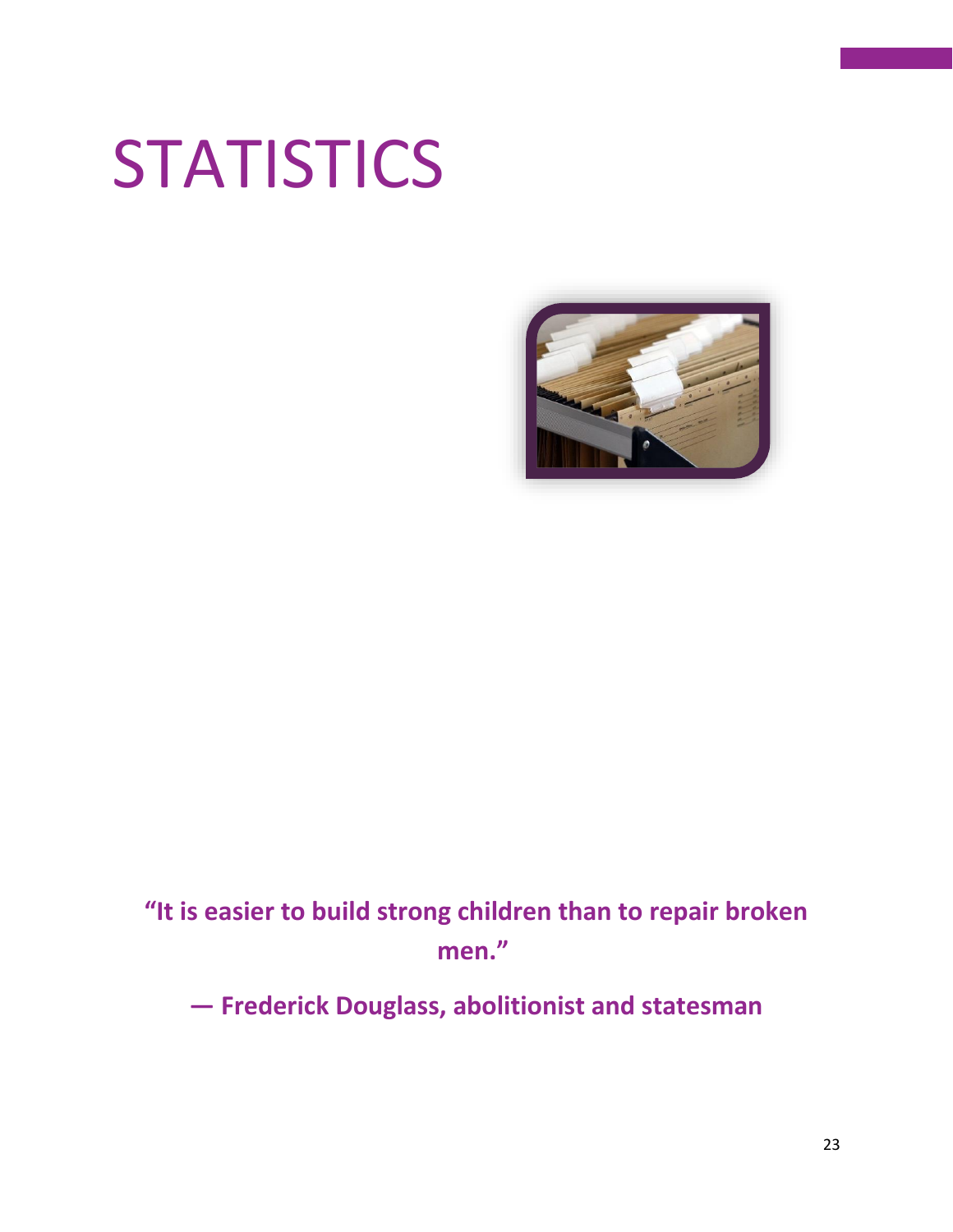#### *The Juvenile Court New Case filings…..*

\*Delinquent filings rose since the pandemic levels of 2020 by approximately 35% but remain 64% lower than ten years ago.

\*Overall cases filings are 45% lower than ten years ago.



## **Cases Heard by Case Type**

| Year                   | 2011 | 2012 | 2013 | 2014 | 2015 | 2016 | 2017           | 2018         | 2019           | 2020 | 2021           |
|------------------------|------|------|------|------|------|------|----------------|--------------|----------------|------|----------------|
| Delinquent             | 482  | 465  | 369  | 298  | 279  | 279  | 235            | 236          | 193            | 127  | 171            |
| Dependency,            |      |      |      |      |      |      |                |              |                |      |                |
| Neglect, Abuse         | 48   | 34   | 51   | 45   | 59   | 54   | 31             | 66           | 66             | 25   | 63             |
|                        |      |      |      |      |      |      |                |              |                |      |                |
| Parentage              | 7    | 6    | 6    | 5    | 9    | 15   | 9              | $\mathbf{1}$ | 9              | 7    | $\overline{7}$ |
| Support                | 136  | 209  | 159  | 136  | 189  | 139  | 129            | 108          | 38             | 34   | 33             |
| Custody,               |      |      |      |      |      |      |                |              |                |      |                |
| Visitation             | 125  | 137  | 122  | 162  | 128  | 100  | 123            | 100          | 89             | 95   | 103            |
| Traffic                | 154  | 152  | 122  | 148  | 120  | 124  | 108            | 141          | 143            | 113  | 109            |
| Unruly                 | 42   | 35   | 25   | 174  | 29   | 18   | 27             | 69           | 72             | 50   | 55             |
| <b>Adult Cases</b>     | 25   | 29   | 38   | 46   | 27   | 21   | 23             | 19           | 13             | 4    | 15             |
| Contributing           | 19   | 7    | 8    | 4    | 7    | 2    | 4              | 4            | $\overline{2}$ | 3    | 6              |
| <b>URESA</b>           | 0    | 5    | 4    | 1    | 3    | 7    | $\overline{2}$ | $\Omega$     | 1              | 2    | $\mathbf 0$    |
| <b>Total New Cases</b> | 1038 | 1079 | 906  | 859  | 850  | 759  | 691            | 744          | 626            | 460  | 562            |
|                        |      |      |      |      |      |      |                |              |                |      |                |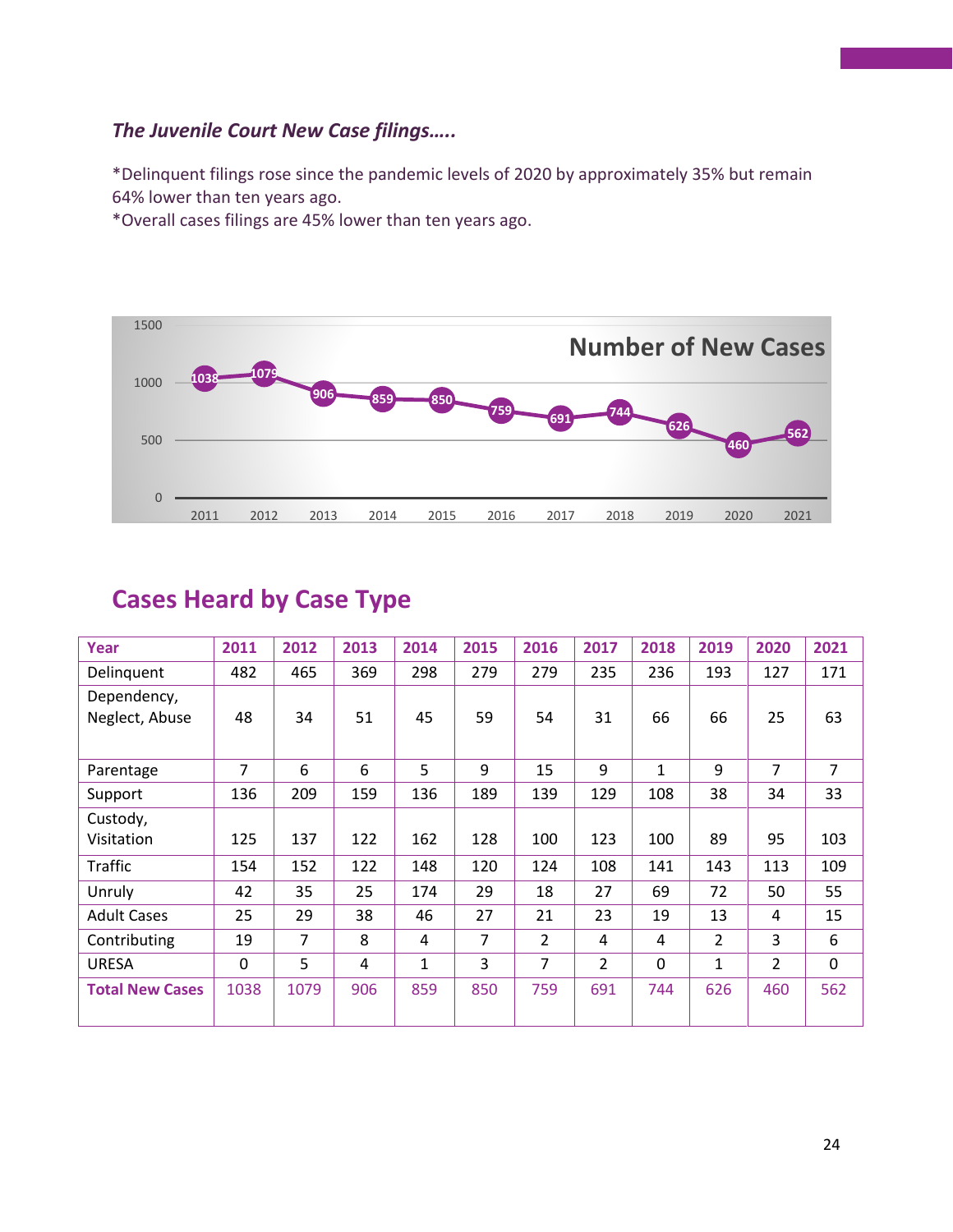## **New Admissions into Programs**

| Year                                                            | 2011 | 2012           | 2013           | 2014           | 2015 | 2016 | 2017 | 2018 | 2019           | 2020           | 2021           |
|-----------------------------------------------------------------|------|----------------|----------------|----------------|------|------|------|------|----------------|----------------|----------------|
| <b>Restitution &amp;</b><br><b>Community</b><br><b>Service</b>  | 112  | 166            | 121            | 55             | 58   | 53   | 43   | 73   | 106            | 45             | 58             |
| <b>Alternative</b><br>School/VLP                                | 565  | 474            | 281            | 266            | 267  | 285  | 275  | 241  | 309            | 239            | 376            |
| <b>CCAP</b>                                                     | 20   | 25             | 23             | 12             | 14   | 17   | 9    | 19   | 21             | 6              | 14             |
| <b>Carteens</b>                                                 | 186  | 143            | 126            | 150            | 124  | 111  | 67   | 135  | 115            | 115            | 106            |
| Family<br><b>Dependency</b><br><b>Treatment</b><br><b>Court</b> | 13   | $\overline{7}$ | $\overline{4}$ | $\overline{7}$ | 8    | 10   | 5    | 8    | $\overline{7}$ | $\overline{4}$ | 8              |
| <b>Diversion</b><br><b>Program</b>                              | 131  | 126            | 95             | 90             | 99   | 96   | 70   | 73   | 50             | 45             | 75             |
| <b>Probation</b>                                                | 76   | 88             | 105            | 73             | 84   | 76   | 79   | 95   | 95             | 73             | 71             |
| <b>Court Custody</b>                                            | 31   | 13             | 22             | 19             | 7    | 9    | 8    | 9    | 8              | $\overline{7}$ | $\overline{4}$ |
| <b>Truancy</b><br><b>Diversion</b><br><b>Program</b>            | 1013 | 1134           | 852            | 503            | 475  | 486  | 312  | 208  | 199            | 220            | 141            |
| <b>ISP</b> (Intensive<br><b>Substance</b><br><b>Probation</b> ) | 29   | 16             | 14             | $\overline{7}$ | 5    | 13   | 5    | 12   | 12             | 13             | $\overline{2}$ |
| <b>SAID</b> (Substance<br><b>Abuse Intervention</b><br>Docket)  | 32   | 15             | 24             | 24             | 16   | 5    | 11   | 11   | 9              | 6              | $\overline{7}$ |

*Note: Numbers do not reflect the actual number of youths in programs but only new referrals.*